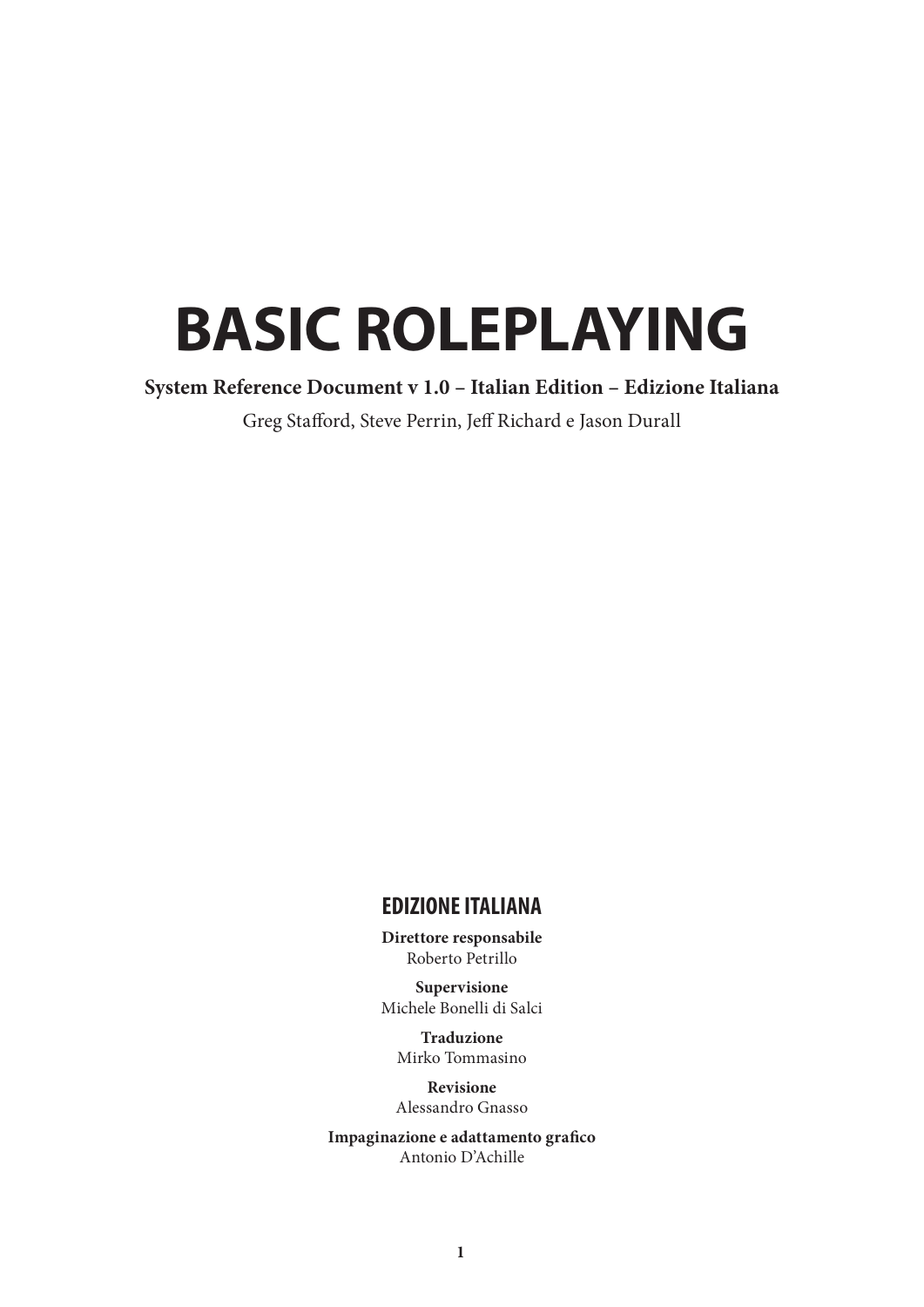# **LEGAL INFORMATION**

The *Basic Roleplaying* System Reference Document 1.0 ("BRPSRD1.0") describes the rules of *Basic Roleplaying*. You may incorporate the rules as they appear in BRPSRD1.0, wholly or in part, into a derivative work, through the use of the *BRP* Open Game License, Version 1.0. You should read and understand the terms of that License before creating a derivative work from BRPSRD1.0.

Thanks to Wizards of the Coast, the Open Source Initiative, and Creative Commons for their work in creating the framework behind Open Source (and in this case Open Game) licenses. You should be aware that the *BRP* Open Game License for use of the *Basic Roleplaying* system differs from the Wizards Open Game License and has different terms and conditions.

#### *BRP* **Open Game License, Version 1.0**

All Rights Reserved.

1. Definitions:

(a) "Contributors" means the copyright and/or trademark owners who have contributed Open Game Content;

(b) "Derivative Material" means copyrighted material including derivative works and translations (including into computer languages), potation, modification, correction, addition, extension, upgrade, improvement, compilation, abridgment, or other forms in which an existing work may be recast, transformed, or adapted;

(c) "Distribute" means to reproduce, license, rent, lease, sell, broadcast, publicly display, transmit, or otherwise distribute;

(d) "Open Game Content" means the *Basic Roleplaying*  game, including the game mechanics and the methods, procedures, processes, and routines to the extent such content does not embody Prohibited Content and is an enhancement over the prior art and any additional content clearly identified as Open Game Content by the Contributor, and means any work covered by this License, including translations and derivative works under copyright law, but specifically excludes Prohibited Content;

(e) The following items are hereby identified as "Prohibited Content": All trademarks, registered trademarks, proper names (characters, deities, place names, etc.), plots, story elements, locations, characters, artwork, or trade dress from any of the following: any releases from the product lines of *Call of Cthulhu*, *Dragn Lords of Melniboné*, *ElfQuest*, *Elric!*, *Hawkmoon*, *HeroQuest*, *Hero Wars*, *King Arthur Pendragon*, *Magic World*, *Nephilim*, *Prince Valiant*, *Ringworld*, *RuneQuest*, *7th Sea*, *Stormbringer*, *Superworld*, *Thieves' World*, *Worlds of Wonder*, and any related sublines; the world and mythology of Glorantha; all works related to the Cthulhu Mythos, including those that are otherwise public domain; and all works related to *Le Morte d'Arthur*. This list may be updated in future versions of the License.

In addition, game mechanics that are substantially similar to the following unique or characteristic features of other Chaosium games are Prohibited Content:

Augments: The use of one ability — whether skill or characteristic — to augment another ability of the same or a different type, in a manner substantially similar to those of the *RuneQuest: Roleplaying in Glorantha* rules.

Glory: If substantially similar to the *King Arthur Pendragon* rules. Passions: If substantially similar to the *King Arthur Pendragon* and/or the *RuneQuest: Roleplaying in Glorantha* rules.

Personality Traits: If substantially similar to the *King Arthur Pendragon* rules.

Pushing: If substantially similar to the *Call of Cthulhu*  rules. Reputation: If substantially similar to the *RuneQuest: Roleplaying in Glorantha* rules.

Rune Magic: If substantially similar to the Rune or divine magic mechanics presented in any version of the *RuneQuest* rules. Original magic systems not derived from *RuneQuest* may be called "rune magic" if they do not include any components of the Gloranthan Runes.

Runes: If substantially similar to the Runes contained in the *RuneQuest: Roleplaying in Glorantha* rules.

Sanity: If substantially similar to the Sanity mechanics in the *Call of Cthulhu* rules, including Bouts of Madness, Temporary, Indefinite, and Permanent Insanity.

Sorcery: If substantially similar to the sorcery mechanics presented in any version of the *RuneQuest* rules. Original magic systems not derived from *RuneQuest* may be called "sorcery."

Spirit Magic: If substantially similar to the spirit or battle magic mechanics presented in any version of the *RuneQuest* rules. Original magic systems not derived from *RuneQuest* may be called "spirit magic."

(f ) "Trademark" means the logos, names, marks, signs, mottos, and designs that are used by a Contributor to identify itself or its products or the associated products contributed to the *BRP* Open Game License by the Contributor;

(g) "Use," "Used," or "Using" means to use, distribute, copy, edit, format, modify, translate, and otherwise create Derivative Material of Open Game Content;

(h) "You" or "Your" means the licensee in terms of this agreement.

2. Grant: Except for material designated as Prohibited Content (see Section 1(e) above), the *Basic Roleplaying* System Reference Document is Open Game Content, as defined in the *BRP* Open Game License version 1.0, Section 1(d). No portion of this work other than the material designated as Open Game Content may be reproduced in any form without permission from Chaosium.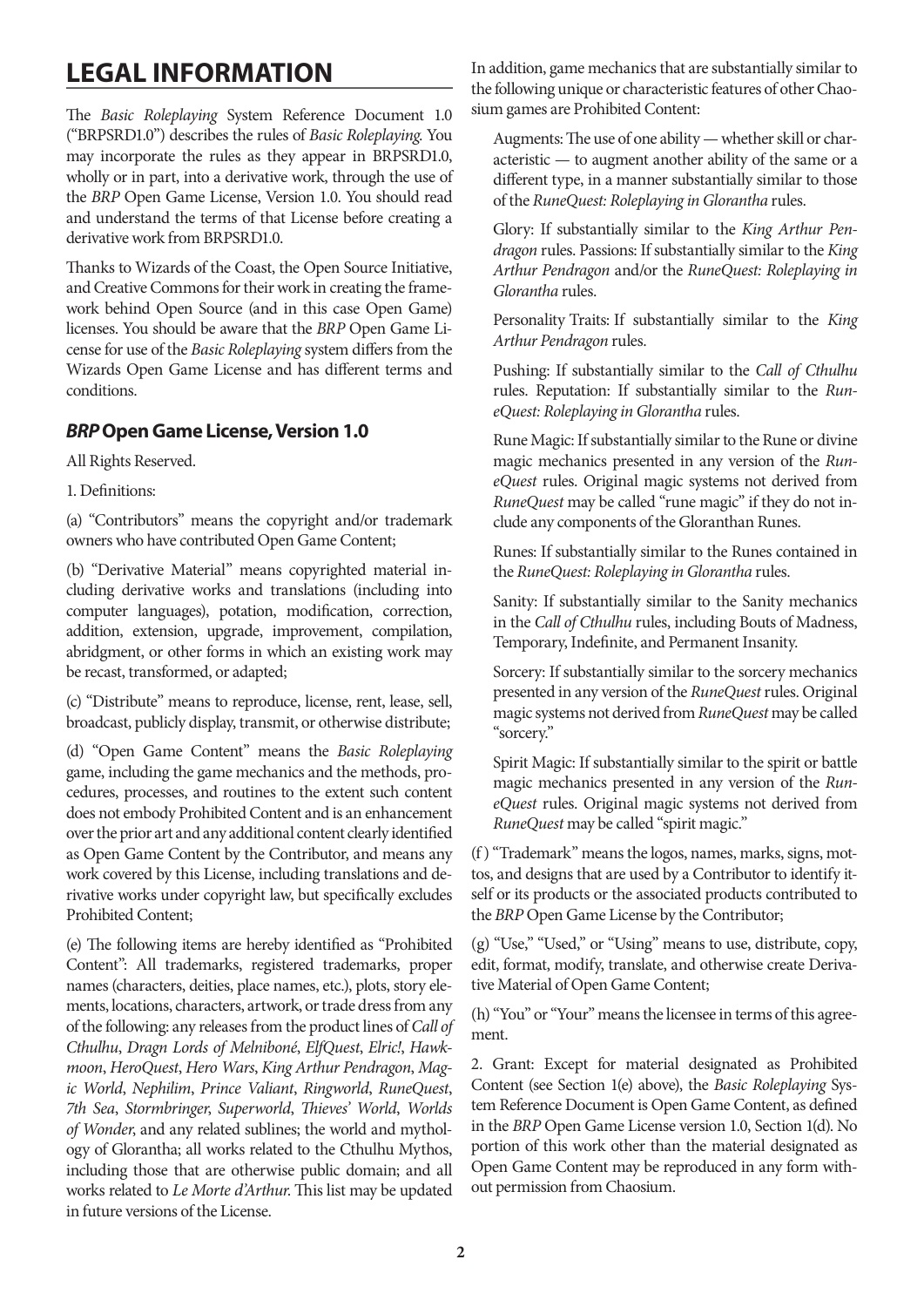3. The License: This License applies to any work Using *BRP*  Open Game Content published by Chaosium. You must affix a complete copy of this License to any *BRP* Open Game Content that You Use and include the Copyright Notice detailed in Section 7 in all appropriate locations. No terms may be added to or subtracted from this License except as described by the License itself. No other terms or conditions may be applied to any *BRP* Open Game Content distributed Using this License.

4. Offer and Acceptance: By Using the *BRP* Open Game Content You indicate Your acceptance of the terms of the *BRP* Open Game License.

5. Grant of License: Subject to the terms and conditions of this License, the Contributors grant You a perpetual, worldwide, royalty- free, non-exclusive license to Use the Open Game Content.

6. Representation of Authority to Contribute: If You are contributing original material as Open Game Content, You represent that Your contributions are Your original creation and/ or You have sufficient rights to grant the rights conveyed by this License.

7. Copyright Notice: You must update the Copyright Notice portion of this License to include the current version of the text of the Copyright Notice of any *BRP* Open Game Content You are copying, modifying, or distributing.

This work created using the *BRP* Open Game License.

*BRP* Open Game License v 1.0 © copyright 2020 Chaosium Inc.

*Basic Roleplaying* © copyright 1980–2020 Chaosium Inc.; Authors, original rules: Greg Stafford, Steve Henderson, Warren James, Steve Perrin, Sandy Petersen, Ray Turney, and Lynn Willis; developed by Jason Durall, James Lowder, and Jeff Richard.

*Basic Roleplaying Italian Edition – Edizione Italiana* © copyright 2020 Raven Distribution srl. Translation by Michele Bonelli di Salci, Alessandro Gnasso, Mirko Tommasino.

Basic Roleplaying and the BRP logo are trademarks of Chaosium Inc. Used with permission.

8. Limitations on Grant: You agree not to Use any Prohibited Content, except as expressly licensed in another, independent Agreement with Chaosium. You agree not to indicate compatibility or co-adaptability with any Trademark or Registered Trademark in conjunction with a work containing *BRP*  Open Game Content except as expressly licensed in another, independent Agreement with the owner of such Trademark or Registered Trademark.

9. Identification: If you distribute Open Game Content You must clearly indicate which portions of the work that you are distributing are Open Game Content.

10. Updating the License: Chaosium or its designated Agents may publish updated versions of the *BRP* Open Game License, including updates to the Prohibited Content list. Material published under any version of the License can continue to be published Using the terms of that version, but You agree to Use the most recent authorized version of this License for any new Open Game Content You publish or for revised or updated works with thirty percent (30%) or more revised or new content.

11. Use of Contributor Credits: You may not market or advertise the Open Game Content using the name of any Contributor unless You have written permission from the Contributor to do so.

12. Reputation: You must not copy, modify, or distribute Open Game Content connected to this License in a way that would be prejudicial or harmful to the honor or reputation of the Contributors.

13. Inability to Comply: If it is impossible for You to comply with any of the terms of this License with respect to some or all of the *BRP* Open Game Content due to statute, judicial order, or governmental regulation then You may not Use any Open Game Material so affected.

14. Termination: This License will terminate automatically if You fail to comply with all terms herein and fail to cure such breach within thirty (30) days of becoming aware of the breach.

15. Labeling: You must prominently display one of the following *BRP* logos on the front and back exterior and in the interior package, on the title page or its equivalent, of your Use of the Open Content. You are granted permission to reproduce the logo only for that purpose.



16. Severability: If any provision of this License is held to be unenforceable, such provision shall be severed only to the extent necessary to make it enforceable.

17. Governing Law and Venue: The governing law for any disputes arising under this License shall be the laws of the State of Michigan, without reference to its choice of laws provisions. Venue is exclusively vested in the United States Federal District Court for the Eastern District of Michigan.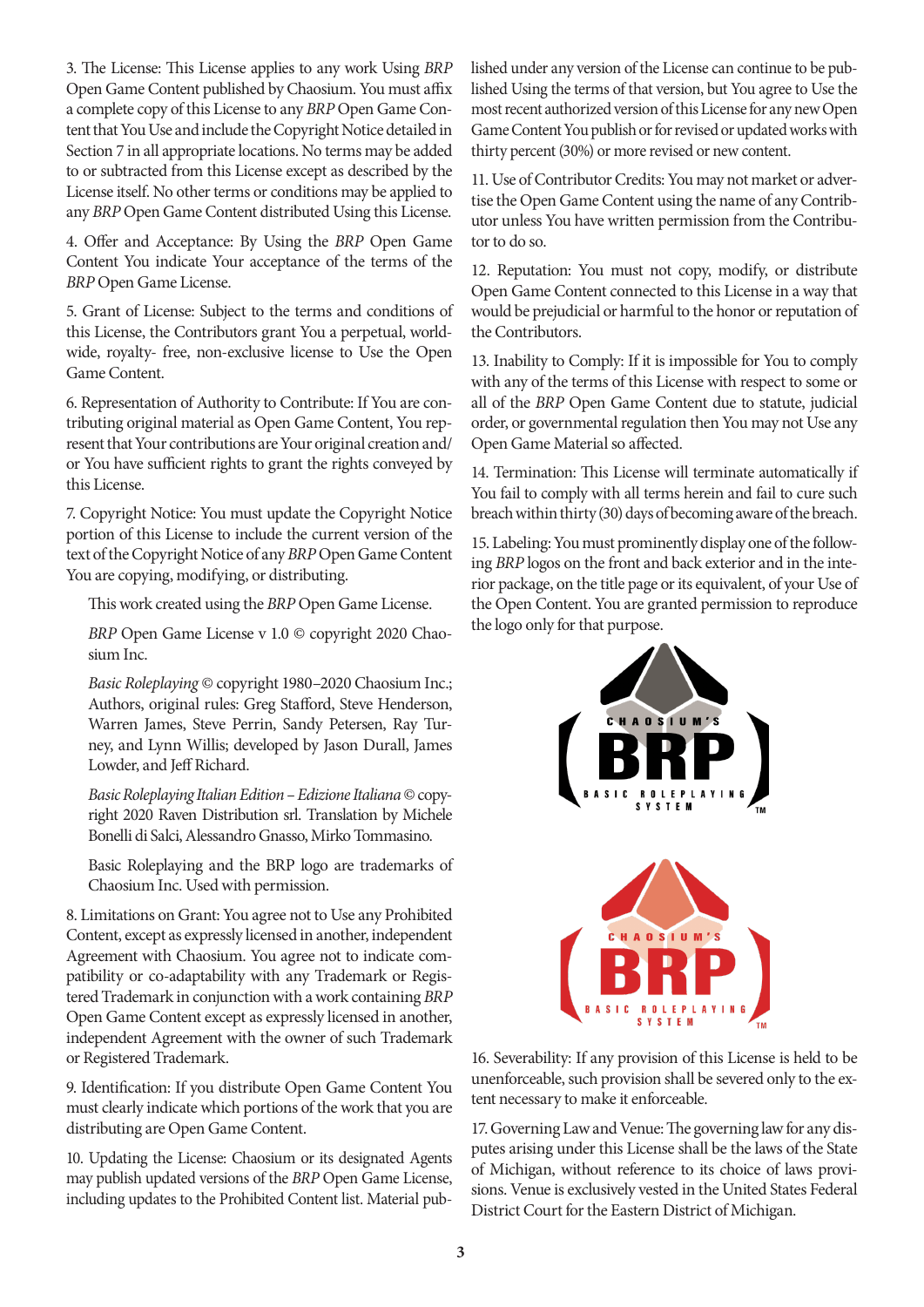# **INTRODUZIONE**

Questo è un gioco di ruolo, un sistema di regole che permette ai giocatori di partecipare a storie d'avventura, dell'orrore o d'azione, interpretando il ruolo dei protagonisti. Le regole di gioco offrono delle linee guida su ciò che può e non può essere fatto, e i tiri di dado determinano se i personaggi riusciranno o meno a compiere le azioni tentate. Nei giochi di ruolo, un giocatore assume il ruolo di Game Master (GM), mentre gli altri quello di personaggi giocanti (PG). Il Game Master interpreta anche i personaggi non guidati dai giocatori, chiamati personaggi non giocanti (PNG).

Il gioco di ruolo è un'esperienza sociale, simile a improvvisare la storia di uno spettacolo teatrale o televisivo, o di un film. I personaggi giocanti ricoprono i ruoli principali: sono i protagonisti delle storie che ruotano attorno a loro. Un personaggio giocante può essere un pistolero spavaldo, un investigatore privato depresso, uno stregone meditabondo, un potente supereroe o un umile viaggiatore spaziale che cerca di sbarcare il lunario. Il Game Master progetta e presenta le situazioni che saranno vissute dai giocatori, descrivendo il mondo in cui si muovono e come quest'ultimo venga influenzato dalle loro azioni. Mentre ciascun giocatore solitamente controlla un solo personaggio giocante, il Game Master rappresenta l'intera ambientazione di gioco – tutti i suoi individui, luoghi, mostri e perfino le sue divinità.

Il Game Master ha una storia da offrire, uno scenario collaborativo in cui i personaggi giocanti vengono sfidati a interagire con quelli non giocanti da lui impersonati. Il gioco si sviluppa per la maggior parte attraverso la conversazione: il Game Master delinea alcune situazioni o incontri e i giocatori decidono cosa i loro personaggi diranno o proveranno a fare. Le regole offrono delle linee guida imparziali per il successo o il fallimento delle azioni tentate. Utilizzando le regole di gioco, i giocatori dichiarano cosa i loro personaggi intendano fare e tirano dei dadi sulla base delle loro intenzioni iniziali per determinare cosa accadrà effettivamente. Se necessario, il Game Master interpreta le conseguenze delle azioni dei giocatori sul mondo di gioco (sui personaggi non giocanti, ecc...). I personaggi giocanti utilizzano le proprie abilità e capacità per affrontare ostacoli, per scontrarsi con altri personaggi (giocanti o meno) e per esplorare l'ambientazione creata dal Game Master.

I giocatori creano i propri personaggi definendoli attraverso delle regole che aiutano a misurare le loro potenzialità in termini quantificabili. Queste informazioni vengono scritte sulla scheda del personaggio. Le informazioni presenti sulla scheda del personaggio includono termini come forza, intelligenza, abilità e altri elementi astratti che costituiscono una persona – anche se la "personalità" viene evocata dal modo in cui i giocatori interpretano i personaggi giocanti. *Per esempio, anche se* 

*non c'è alcun punteggio numerico per "irritabile", il giocatore o il Game Master potrebbero parlare in quel modo e conferire quella personalità al personaggio.* La scheda del personaggio è una via di mezzo tra un curriculum e una scheda di valutazione: definisce ciò che può fare e quanto sia bravo nel farlo. È l'interpretazione a dar vita al personaggio.

C'è una differenza sostanziale tra quanto sia conosciuto dal giocatore e quanto sia conosciuto dal personaggio. Al tavolo da gioco, i giocatori sono al corrente di informazioni "dietro le quinte" che i loro personaggi non posseggono, e devono prestare attenzione a non trarne vantaggio. Si utilizza il tiro dei dadi per determinare se un *personaggio* sia a conoscenza di qualcosa, anche se il *giocatore* potrebbe già essere al corrente dell'informazione. Similmente, non c'è motivo per cui la competenza di un personaggio giocante debba essere limitata alle conoscenze del giocatore: un personaggio giocante può essere un esperto in campi totalmente ignoti al giocatore.

Lo scopo del gioco di ruolo è il divertimento. È divertente affrontare dei pericoli che non sono realmente rischiosi, delle minacce che scompaiono quando tutti si alzano dal tavolo e dei mostri che evaporano quando si riaccendono le luci. Se la giocata è andata per il meglio, i giocatori avranno provato l'emozione di essere stati per un po' all'interno di un mondo nuovo e appassionante e di aver trovato la forza per affrontarlo e, forse, avranno anche assaporato il gusto della vittoria.

#### **1.1 Durata della Partita**

Quanto tempo richiede il gioco di ruolo? Ci sono tre modi per misurare il tempo trascorso a giocare. Innanzitutto, c'è la *sessione*. Si tratta del quantitativo di tempo reale richiesto ogni singola volta che ci si riunisce per giocare. Le sessioni di gioco tendenzialmente durano tra le tre e le cinque ore, anche se talvolta possono essere più brevi o sforare di parecchio questa durata indicativa. Il secondo modo per misurare il tempo di gioco è lo *scenario*. Questo termine identifica un capitolo della storia. Solitamente, lo scenario ha un inizio, una parte centrale e una fine, ed è caratterizzato da interpretazione, azione e una conclusione emozionante. Uno scenario può richiedere più di una sessione di gioco per venire concluso. L'unità più ampia con cui si misura il tempo di gioco è la *campagna*, una serie di scenari connessi tra loro a formare una storia più lunga, epica ed entusiasmante. Una campagna può essere autoconclusiva, con un inizio, una parte centrale e una fine, oppure può non avere limiti predefiniti, e proseguire a oltranza.

Per comprendere al meglio questa suddivisione, si può immaginare un parallelismo con un romanzo. La sessione è il tempo richiesto per leggerne un capitolo. Lo scenario è costituito da uno o più capitoli. La campagna equivale all'intero romanzo. Le partite "one-shot" sono degli scenari non inseriti all'interno di una campagna – come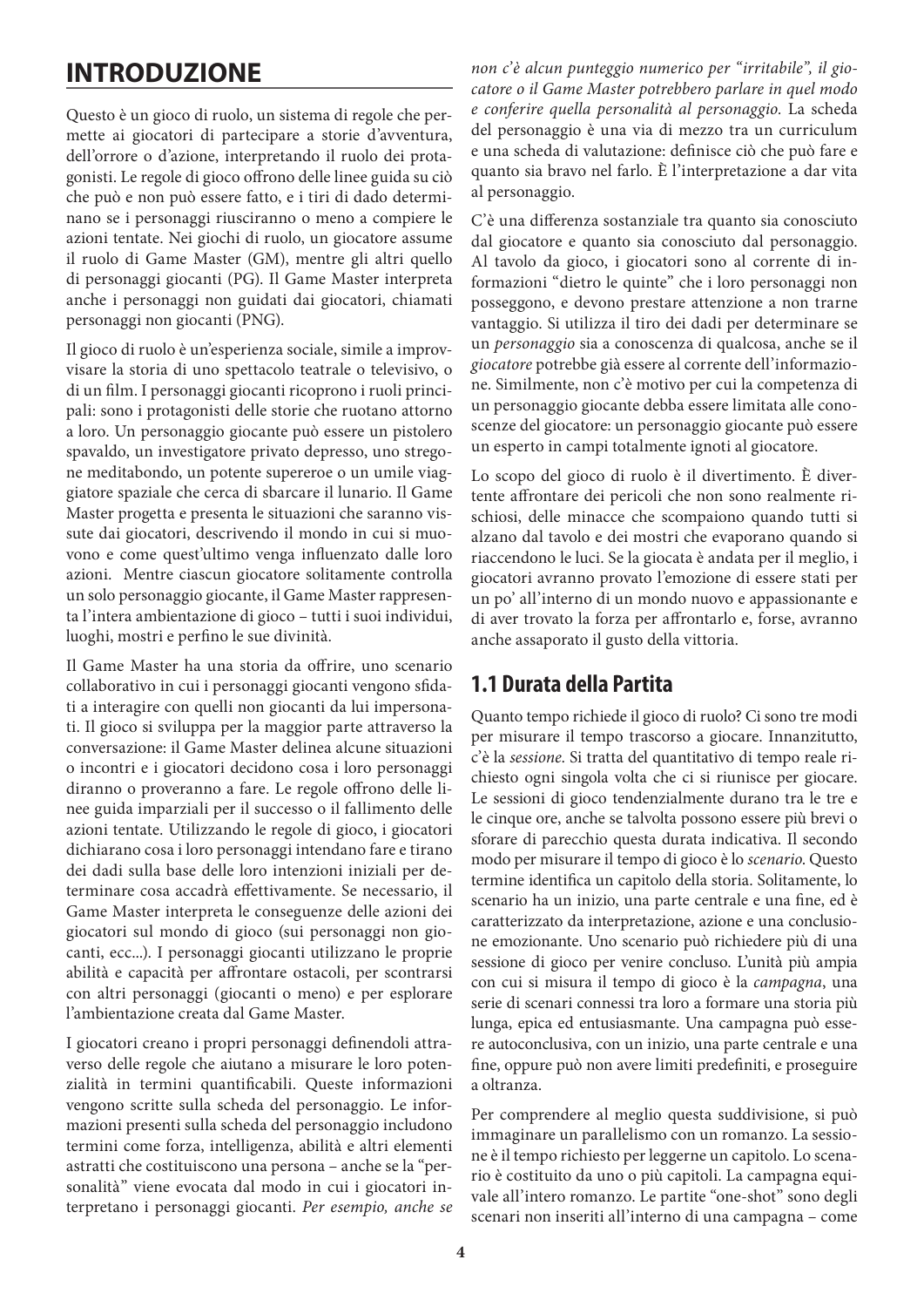fossero dei racconti brevi. Possono richiedere più di una serata per essere lette, ma non proseguiranno oltre il termine del racconto.

## **1.2 Materiali Necessari per Giocare**

I giocatori hanno bisogno di poche altre cose, oltre queste regole: una matita, della carta e un set di dadi. I dadi sono reperibili in quasi tutti i negozi di giochi e hobbistica, e ne esistono di tutti i colori, forme e dimensioni. Ci sono anche delle app che simulano il tiro dei dadi. Consulta la sezione successiva per maggiori informazioni sui dadi e sui metodi per tirarli. Alcuni gruppi di gioco utilizzano delle miniature per rappresentare i personaggi: in questo caso, ogni giocatore può portare una miniatura in rappresentanza del proprio personaggio giocante. L'ingrediente principale richiesto è l'energia creativa, ma anche gli snack sono ben accolti.

## **1.3 Dadi e Lettura dei Risultati**

*Basic Roleplaying* utilizza vari dadi poliedrici per ottenere dei risultati casuali. Ne esistono di varie dimensioni, colori e qualità, reperibili nei negozi di giochi o di hobbistica, o attraverso altri canali di vendita. Per giocare, un gruppo ha bisogno di almeno un set di dadi, anche se sarebbe tutto più semplice e comodo se ogni giocatore avesse un proprio set a disposizione. Un set include i seguenti dadi: a quattro facce (D4), a sei facce (D6), a otto facce (D8), a dieci facce (D10), a dodici facce (D12) e a venti facce (D20). È utile anche un dado delle decine (segnato con numeri multipli di 10).

Il tiro più importante nel *Basic Roleplaying* è quello percentuale, che è dato dal tiro di due dadi a dieci facce (o un dado a dieci facce tirato due volte). Nel tiro percentuale, il primo valore è quello delle "decine", mentre il secondo è quello delle "unità". Se tiri due D10, leggi il primo valore ottenuto come "dado delle decine": pertanto, un risultato di 3 e 7 nel tiro di un dado percentuale darà come risultato finale 37. Generalmente, nel tiro percentuale più è basso il valore ottenuto e meglio è.

Altri tiri prevedono dei multipli, delle combinazioni o dei risultati che vengono modificati. *Per esempio, 3D6 significa che vanno tirati tre dadi a sei facce, 1D10+1D4 significa che va tirato un D10 e un D4 per poi sommarne i risultati, D8+1 significa che va tirato un D8 e va sommato 1 al risultato, mentre D6-2 significa che va tirato un D6 e sottratto 2 al risultato*. Tuttavia, i modificatori ai tiri dei dadi non possono portare il risultato sotto 0. Nell'esempio D6-2, tirare 1 o 2 sul dado darà comunque un risultato finale di 0.

## **1.4 Responsabilità del Game Master**

Talvolta, il Game Master è colui che si diverte di più nel corso di una partita, ma a ciò corrisponde assumersi anche la maggior parte delle responsabilità. Ogni giocatore deve condividere i riflettori con gli altri, mentre il Game Master interagisce costantemente con tutti loro. Che lo faccia utilizzando uno scenario realizzato da altri o uno di sua creazione, il Game Master narra l'universo di gioco e agisce in "contrapposizione" ai personaggi giocanti. Questa contrapposizione deve costituire una sfida e un divertimento per i giocatori (altrimenti si annoieranno), e deve essere gestita con imparzialità (altrimenti i giocatori si sentiranno presi in giro); in caso contrario, il gioco non sarà divertente (ovvero, verrà meno al suo scopo principale).

Il Game Master dovrebbe leggere e acquisire familiarità con queste regole. Dovrebbe conoscere le procedure generali del combattimento, ma non è necessario che impari a memoria ogni cosa – molti dubbi possono essere affrontati e risolti nel momento in cui emergono.

Riguardo gli scenari, ne esistono diversi tipi, per molte ambientazioni e giochi. Chaosium Inc. ha pubblicato molte avventure per *Il Richiamo di Cthulhu*, *RuneQuest* e altre linee di giochi, molte delle quali sono basate sul sistema *Basic Roleplaying*. Esistono moltissimi altri giochi, e convertire un loro scenario nel sistema *Basic Roleplaying* è piuttosto semplice. È anche facile trovare una nuova idea per uno scenario: quasi tutti i film o i libri con momenti di pericolo o emozionanti possono essere riconvertiti in uno scenario da gioco di ruolo.

In fin dei conti, tutto quel che è richiesto è proporre una storia, prendere nota di alcuni nemici e incontri, e invitare degli amici a casa, facendo loro creare dei personaggi. Si illustrano loro le regole e si inizia a giocare.

# **2. CREAZIONE DEL PERSONAGGIO**

Questa sezione esamina il procedimento di creazione di un personaggio giocante per *Basic Roleplaying*. Il procedimento per la creazione di un personaggio non giocante è meno complesso e verrà illustrato in seguito.

## **2.1 La Scheda del Personaggio**

Ogni giocatore ha bisogno di una copia della scheda del personaggio, inclusa a pagina 22§ di questo documento. È anche possibile scrivere il tutto su un normale foglio di carta, ma la scheda del personaggio rende le cose molto più semplici. La scheda del personaggio include le seguenti sezioni:

- **Identità:** include le informazioni generali sul personaggio, aspetti che non hanno alcuna influenza in termini di gioco ma che aiutano ad approfondire chi sia il personaggio.
- **Caratteristiche:** questi punteggi descrivono alcune qualità del personaggio, per esempio quanto sia forte,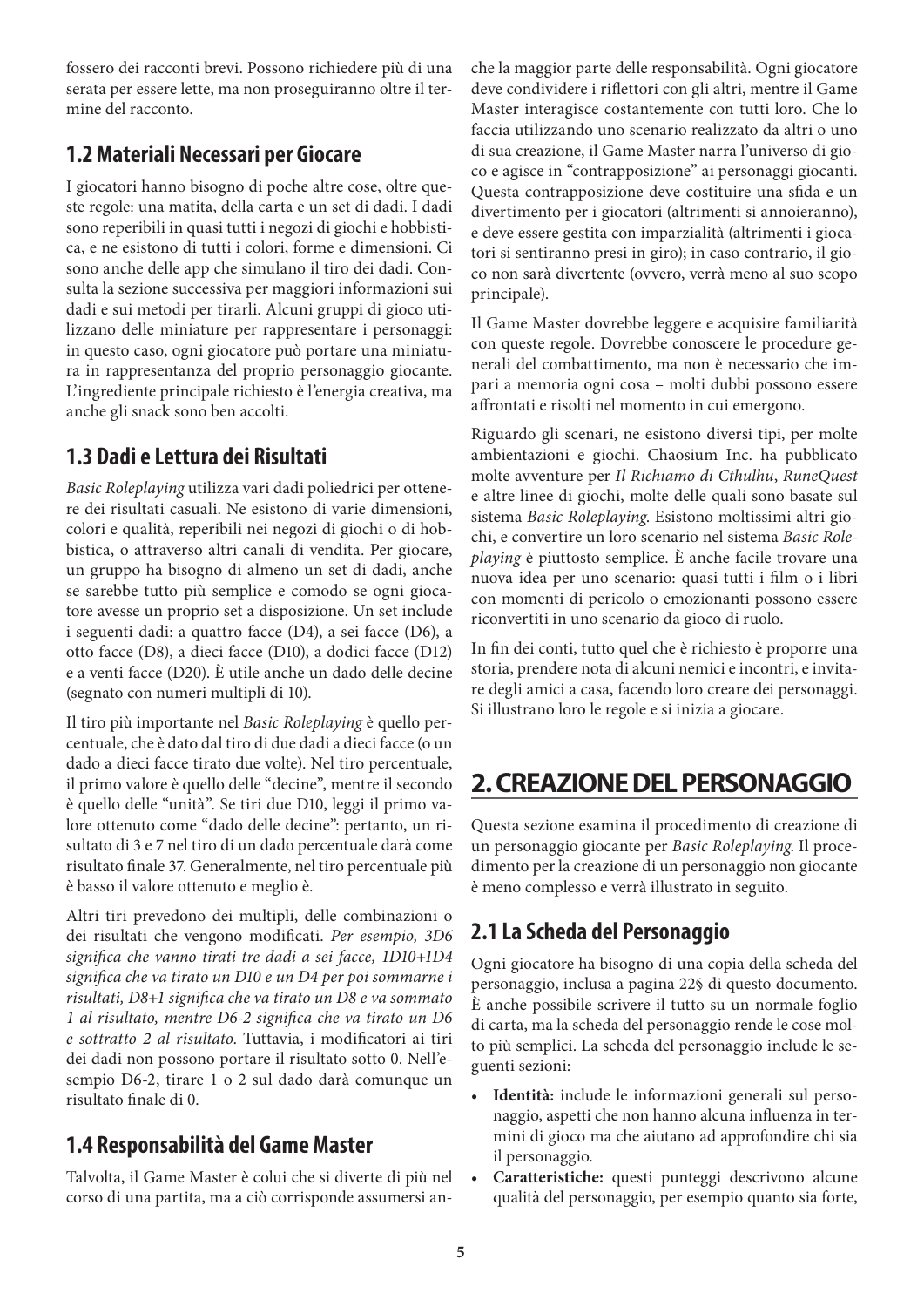intelligente, svelto o attraente. Alcuni tiri sono basati su queste caratteristiche, e vengono confrontati con dei punteggi percentuali basati su di esse per scoprire se il personaggio avrà successo o fallirà in un'azione.

- **Punti Ferita:** un punteggio che misura quanto danno può incassare un personaggio giocante prima di morire. I personaggi più imponenti e/o in salute hanno un maggior numero di Punti Ferita (PF), mentre i più minuti o fragili ne avranno meno.
- **Abilità:** le competenze del personaggio, ottenute tramite conoscenza innata, addestramento o studio. Ognuna è espressa come una percentuale di successo, che va tirata per determinare se il personaggio avrà successo o fallirà nel suo tentativo di usarla.
- **Armi & Scudi:** armi e attacchi utilizzati dal personaggio, accompagnati dalla descrizione del modo in cui essi danneggiano gli altri personaggi.
- **Armatura:** qualsiasi armatura indossata dal personaggio che possa ridurre il danno ricevuto a causa di un attacco.
- **Equipaggiamento:** gli altri oggetti che il personaggio può portare con sé e utilizzare.

## **2.2 Identità**

In questa sezione vengono approfondite le informazioni generali sul personaggio, aspetti della sua esistenza che hanno un'influenza minima (o nulla) sullo svolgimento del gioco. Sono aspetti legati all'interpretazione: le peculiarità che rendono un personaggio tale e non solo una successione di caratteristiche e abilità. Il giocatore può riempire sin da subito queste informazioni per intero, o farlo solo in parte per passare direttamente alla generazione di caratteristiche e abilità, oppure può posticiparne il completamento finché non abbia esaminato in modo più approfondito le meccaniche di gioco legate al personaggio.

L'Identità include le voci seguenti:

- **Nome:** un nome adatto al personaggio.
- **Razza:** queste regole di base contemplano solamente la razza "Umano", ma altre razze sono certamente possibili.
- **Genere:** si può scrivere "Femmina", "Maschio" o qualsiasi altro genere possa essere adatto all'ambientazione utilizzata. In termini di meccaniche di gioco non ci sono differenze tra generi.
- **Mano Dominante:** il personaggio è destrorso o mancino? La scelta non ha conseguenze in termini di meccaniche di gioco.
- **Altezza e Peso:** vanno scelti utilizzando come linea guida il punteggio della caratteristica Taglia (TAG) illustrata in seguito. Non devono per forza essere dei numeri precisi, vanno bene anche delle definizioni più vaghe come "Alto", "Medio" o "Robusto".
- **Descrizione:** si tratta di una breve descrizione fisica del personaggio e può includere i colori dei capelli,

degli occhi e della pelle, l'atteggiamento, il modo di vestire o altro ancora.

- **Età:** va scelta un'età appropriata per il personaggio, tenendo in considerazione le sue caratteristiche.
- **Tratti Distintivi:** il personaggio ha dei tratti distintivi? Vanno scelti utilizzando come linea guida il punteggio della caratteristica Fascino (FAS) illustrata in seguito. Si può trattare di una vistosa cicatrice, del naso rotto, di un'acconciatura esotica o del vestirsi in modo stravagante. Se ne stila una lista. Più è alto o basso il punteggio di FAS, più tratti distintivi saranno presenti.
- **Professione:** la carriera o l'occupazione con cui si possa identificare al meglio il personaggio, oppure il modo in cui si guadagna da vivere. Nella sezione 2.7 viene fornito un elenco di professioni.

## **2.3 Caratteristiche**

In *Basic Roleplaying*, i personaggi sono descritti tramite diverse statistiche. Le più semplici sono le caratteristiche. Si tratta delle capacità innate del personaggio, ad esempio di quanto sia intelligente, resistente, carismatico, ecc... Non si tratta di capacità apprese, ma talvolta possono essere incrementate attraverso l'addestramento o il loro utilizzo con successo. Le caratteristiche di un essere umano normale variano tra 3 (terribilmente bassa) a 18 (l'apice del potenziale umano), con una media di 10 o 11. Più alta sarà la caratteristica, più il personaggio sarà prestante in quella capacità.

Le caratteristiche sono: *Forza*, *Costituzione*, *Taglia*, *Intelligenza*, *Potere*, *Destrezza* e *Fascino*, descritte come segue.

- **Forza (FOR):** in sostanza, la Forza indica quanto sia forte il personaggio. Non indica necessariamente la sua mera massa muscolare, ma piuttosto quanto efficacemente riesca a usare la sua muscolatura per riuscire a compiere degli sforzi fisici impegnativi. Tira 3D6 per determinare la FOR.
- **Costituzione (COS):** la Costituzione indica quanto sia robusto e resistente il personaggio. Contribuisce nella resistenza alle malattie, ma l'aspetto principale della COS è il determinare quante ferite può sopportare il personaggio prima di morire. Tira 3D6 per determinare la COS.
- **Taglia (TAG):** la Taglia indica le dimensioni del personaggio. Non va necessariamente intesa come semplice altezza, ma piuttosto come un'idea generale della sua massa fisica. Un personaggio con un alto punteggio di TAG potrebbe essere molto alto (e snello), più tozzo e in carne, o di altezza media e sovrappeso. Tira 2D6+6 per determinare la TAG.
- **Intelligenza (INT):** l'Intelligenza indica la scaltrezza del personaggio: non necessariamente il quantitativo d'informazioni che può memorizzare, quanto piuttosto la padronanza di ragionamento, l'acume intellettuale, la capacità di risolvere i problemi e l'intuizione. Tira 2D6+6 per determinare l'INT.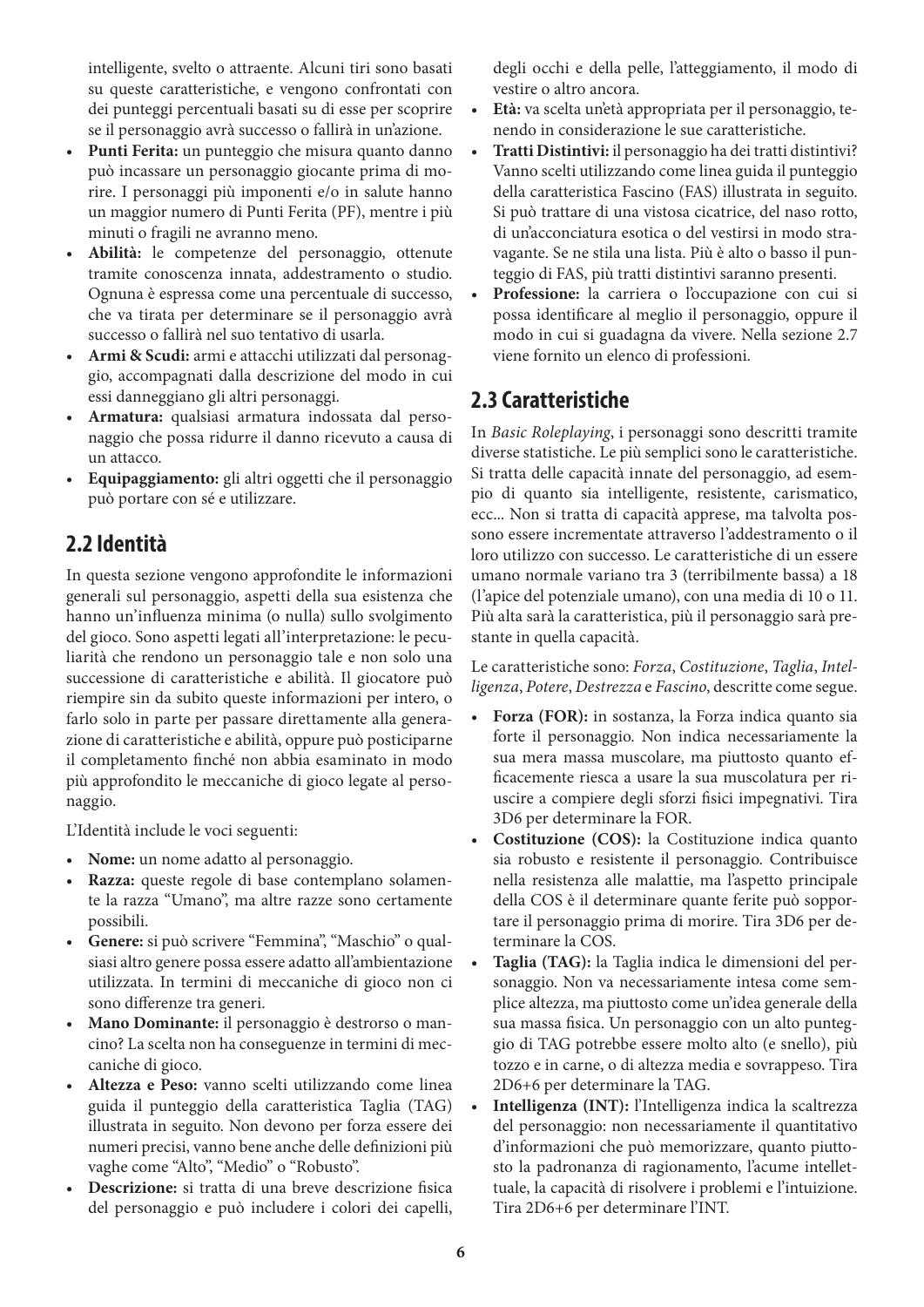- **Potere (POT):** il Potere è un'indicazione quasi intangibile della forza di volontà, del dinamismo personale e dell'energia spirituale. Un personaggio con un alto punteggio di POT è un faro di energia, fortunato e dalla forte personalità, mentre uno dotato di un punteggio basso sarà spesso ignorato o dimenticato, e sarà anche spesso sfortunato. Tira 3D6 per determinare il POT.
- **Destrezza (DES):** la Destrezza misura la coordinazione, la velocità fisica e l'agilità complessiva. La DES determina quanto rapidamente un personaggio potrà agire in combattimento e stabilisce il valore base dell'abilità Schivare. Tira 3D6 per determinare la DES.
- **Fascino (FAS):** il Fascino riassume diversi aspetti, dal carisma all'eleganza, alla bellezza, sino a quanto il personaggio possa risultare attraente agli occhi degli altri. Un personaggio con un alto punteggio di FAS si distingue tra la folla grazie a una combinazione ineffabile tra il suo essere ammaliante e il modo in cui si presenta. Tira 3D6 per determinare il FAS. In alcune versioni di queste regole, FAS è indicato come Carisma (CAR).

Se il giocatore ottiene delle caratteristiche che non rispecchiano le sue aspettative, può spostare fino a 3 punti da una caratteristica a un'altra. *Per esempio, se preferisce un personaggio più prestante fisicamente a uno più scaltro, può spostare 3 punti da INT a FOR.* Si può decidere di spostare meno del massimo di 3 punti, o anche di non effettuare alcuno spostamento.

Il giocatore dovrebbe esaminare le caratteristiche ottenute nel complesso e pensare a cosa rappresentino tali numeri. Il personaggio è forte o impacciato? Piccolo o veloce? Nella media? Si tratta di un individuo più riflessivo o più portato all'azione fisica?

Se i numeri non rispecchiano il tipo di personaggio desiderato, il giocatore può chiedere al Game Master se può ricominciare da zero, tirando nuovamente tutte le caratteristiche. Questo è lecito, a patto che tutti i giocatori fruiscano della stessa possibilità e siano soddisfatti dei risultati.

## **2.4 Tiri Caratteristica**

Molte potenzialità del personaggio sono espresse come **abilità**. Ci sono delle occasioni in cui, tuttavia, verrà richiesto un tiro più semplice per determinare se il personaggio abbia successo o meno in un'attività basata su una caratteristica. Se c'è un valore contrapposto, si utilizza la tabella della resistenza (descritta in seguito§). Se non c'è alcun ovvio valore contrapposto, si utilizza un **tiro caratteristica**.

Ogni tiro caratteristica viene effettato contro una caratteristica moltiplicata per 5, espressa come una percentuale di successo. Per esempio, FOR 10 darebbe un Tiro Vigore di 10×5=50, ovvero 50%.

- **Tiro Vigore:** il Tiro Vigore viene utilizzato per manipolare con forza un oggetto appartenente all'ambientazione. Si basa su FOR×5. *Provare a completare cento piegamenti richiede un Tiro Vigore.*
- **Tiro Tempra:** il Tiro Tempra viene utilizzato per gli sforzi fisici prolungati e per le prove di tenuta. Si basa su COS×5. *Scongiurare un raffreddore o provare a bere un'intera bottiglia di condimento per insalata richiede un Tiro Tempra.*
- **Tiro Idea:** il Tiro Idea viene utilizzato per un lampo di genio, per determinare se il personaggio "sa" qualcosa che il giocatore conosce o per far dedurre al personaggio qualcosa che è sfuggito al giocatore. Talvolta, il Game Master può utilizzare questo tiro per spronare i giocatori quando non sanno cosa fare (mentre i loro personaggi potrebbero saperlo). Si basa su INT×5. *Rendersi conto che la posizione delle scene del crimine segnate su una mappa della città risponde a uno schema richiede un Tiro Idea.*
- **Tiro Fortuna:** il Tiro Fortuna viene utilizzato per determinare se il fato offrirà al personaggio un momento di tregua o se continuerà a tormentarlo in ogni situazione in cui il caso sia un fattore determinante (per esempio, giocando alla roulette). Si basa su POT×5. *Determinare il vincitore del lancio di una moneta o chi pesca la pagliuzza corta richiede un Tiro Fortuna.*
- **Tiro Agilità:** il Tiro Agilità è utile per determinare l'esito di situazioni in cui la coordinazione occhio/ mano è più importante dell'allenamento, come quando si deve correre su una superficie scivolosa o si deve prendere al volo un oggetto in caduta prima che tocchi il suolo. Si basa su DES×5. *Afferrare qualcosa lanciato nella direzione del personaggio mentre gli viene gridato "al volo!" richiede un Tiro Agilità.*
- **Tiro Carisma:** ovvero, il carisma allo stato puro, il poter fare affidamento sul bell'aspetto o sul fascino personale per ottenere attenzioni o influenzare gli altri. Si basa su FAS×5. *Provare a catturare l'attenzione di un buttafuori per entrare in un locale esclusivo richiede un Tiro Carisma.*

## **2.5 Caratteristiche Derivate**

Derivano da altri aspetti delle caratteristiche o possono essere modificate da altro, come dalla razza.

- **Movimento (MOV):** il Movimento (MOV) è un punteggio di gioco che determina quanto possa muoversi un personaggio nel corso di un round di combattimento. Tutti gli umani hanno MOV 10. Il MOV è un punteggio flessibile ma, in termini generali, ogni punto di MOV equivale a un metro di movimento. In corsa, il rapporto è di tre metri per punto.
- **Punti Ferita:** i Punti Ferita (PF) sono pari alla somma di COS+TAG del personaggio divisa per due (approssimando per eccesso). Essi diminuiscono man mano che al personaggio viene inflitto danno derivante da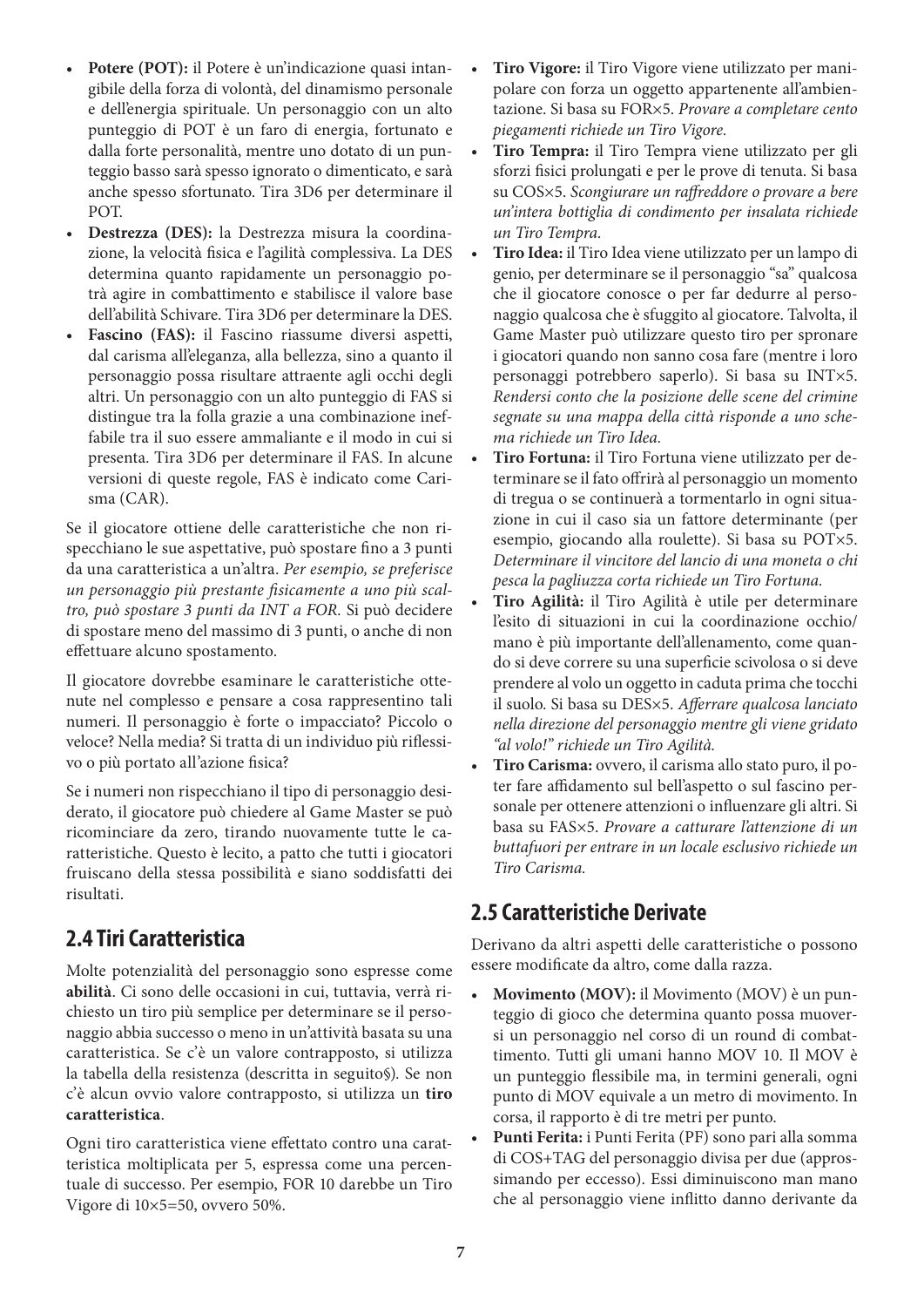ferite o da altre fonti. Quando il personaggio raggiunge 1 o 2 punti ferita, sviene. Quando al termine di un round di combattimento un personaggio ha 0 Punti Ferita, muore.

- **Punti Potere:** i Punti Potere sono pari al POT e vengono spesi per utilizzare la magia o altri poteri. Quando un personaggio raggiunge 0 Punti Potere, sviene. I Punti Potere si rigenerano completamente dopo un giorno intero che includa una notte di riposo.
- **Bonus al Danno:** i personaggi più forti e imponenti infliggono più danni quando colpiscono i loro nemici con delle armi da mischia. Questo modificatore al danno viene applicato a quello ottenuto dal tiro per qualsiasi attacco effettuato dal personaggio con un'arma da mischia. Somma FOR+TAG e consulta la tabella seguente.

| FOR+TAG    | Modificatore |
|------------|--------------|
| Da 2 a 12  | $-1D6$       |
| Da 13 a 16 | $-1D4$       |
| Da 17 a 24 | Nessuno      |
| Da 25 a 32 | $+1D4$       |
| Da 33 a 40 | $+1D6$       |
| Da 41 a 56 | $+2D6$       |
|            |              |

#### **Bonus al Danno**

#### **2.6 Abilità**

Quello proposto in seguito è un elenco delle **abilità** che possono essere utilizzate da un personaggio. Le abilità sono regolamentate con una probabilità di successo, ovvero la probabilità percentuale che ha un personaggio di riuscire a usare una specifica abilità con successo, espressa come un punteggio variabile tra 0% (nessuna possibilità) e 100% o più, che implica un successo assicurato a patto che non si ottenga un disastro nel tiro. La probabilità base nell'utilizzo di tale abilità è segnalata tra parentesi dopo il nome. Se il numero segnalato è superiore a 00% si ha almeno l'1 per 100 di probabilità di utilizzarla con successo. Riuscire a utilizzare un'abilità con un valore di 01% equivale di solito ad avere un'intuizione fortunata. Se l'abilità è a 00%, semplicemente non può essere tentata con alcuna speranza di successo.

I punti abilità posseduti dal personaggio in una data abilità vengono sommati alla probabilità base della stessa. Le probabilità base delle varie abilità possono essere modificate dal Game Master a seconda dell'ambientazione.

Un personaggio con un punteggio inferiore a 05% in un'abilità è un novizio sprovveduto. Qualcuno con un punteggio tra 06% e 25% è un neofita. Un punteggio nell'abilità tra 26% e 50% rappresenta una padronanza amatoriale. Un punteggio tra 51% e 75% caratterizza un professionista competente. Gli esperti in un'abilità hanno un punteggio nella stessa compreso tra 76% e 90%, mentre un punteggio pari o superiore a 91% significa aver

raggiunto la maestria in essa. Le abilità che superano il 100% rappresentano il conseguimento di qualche conoscenza segreta o di una competenza non accessibile ad altri.

I punteggi delle abilità possono anche essere considerati come competenze di base. Un valore di abilità pari a 25% non implica che qualcuno che la utilizza nelle attività quotidiane fallisca per tre quarti delle volte: significa che nelle situazioni di stress (come l'avventura, i combattimenti, ecc...) il personaggio riesce solo un quarto delle volte. La maggior parte delle attività ordinarie, come guidare per andare al lavoro, non richiedono un tiro abilità se vengono eseguite con una ragionevole competenza. Ma, per esempio, svoltare a velocità sostenuta in un incrocio trafficato mentre si spara con una pistola fuori dal finestrino quasi certamente richiederà un tiro.

Molte abilità hanno delle specializzazioni, specificate tra parentesi accanto a ogni nome delle stesse. Le specializzazioni sono delle sotto-abilità specifiche che definiscono maggiormente quest'ultima. *Per esempio, un personaggio può avere Conoscenza (Legge) 70%. Ciò non significa che tutte le sue abilità di Conoscenza siano al 70%, ma che lo sia la sua conoscenza della Legge.* Tutte le altre specializzazioni rimangono alla probabilità percentuale base dell'abilità, a meno che non vengano spesi dei punti abilità anche su di esse.

- **Abilità Manuale (05%):** saper destreggiarsi con le dita, in modo particolare quando si smontano delle cose in fretta o si devono completare dei compiti complessi che richiedono coordinazione manuale. Può essere utilizzata per scassinare le serrature.
- **Arma a Distanza (varie specializzazioni) (% a seconda dell'arma):** mirare a e colpire un bersaglio con un'arma azionata dalla forza delle braccia. Ogni tipo di arma a distanza rappresenta una singola specializzazione, come Arco, Balestra, Lancia, ecc...
- **Arma a Energia (varie specializzazioni) (% a seconda dell'arma):** mirare e sparare a un bersaglio con un'arma a energia. Ogni tipo di arma a energia rappresenta una singola specializzazione, come Pistola a Energia e Fucile a Energia.
- **Arma da Fuoco (varie specializzazioni) (% a seconda dell'arma):** mirare e sparare a un bersaglio con un'arma da fuoco. Ogni tipo di arma da fuoco rappresenta una singola specializzazione, come Mitragliatrice, Pistola, Revolver, Fucile, Shotgun e Mitra.
- **Arma da Mischia (varie specializzazioni) (% a seconda dell'arma):** utilizzare un'arma corpo a corpo (da mischia) in combattimento, per colpire un bersaglio o per parare gli attacchi. Ogni tipo di arma da mischia rappresenta una singola specializzazione, come Arma Inastata, Ascia, Bastone, Lancia, Martello, Mazza, Mazzafrusto, Pugnale, Randello, Spada, ecc...
- **Arma Pesante (varie specializzazioni) (% a seconda dell'arma):** mirare e sparare a un bersaglio con un'ar-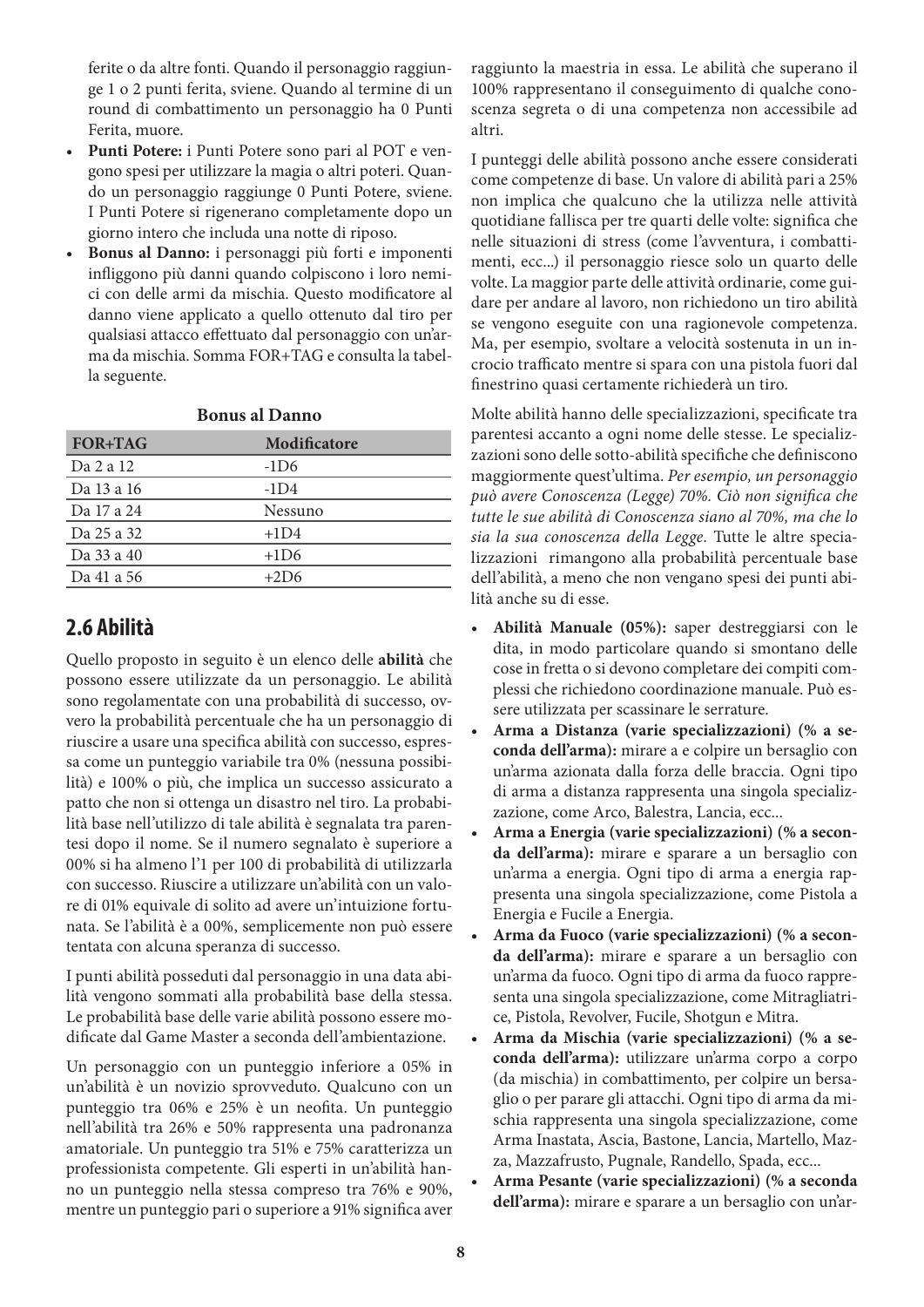ma pesante. Ogni tipo di arma pesante rappresenta una singola specializzazione, come Bazooka, Mitragliatrice Pesante, Minigun, Lanciarazzi, ecc...

- **Arte (varie specializzazioni) (05%):** pittura, disegno, scultura, fotografia o un'altra forma di arte visiva. Ogni tipologia d'arte rappresenta una specializzazione, quindi un personaggio potrà avere Arte (Fotografia) e Arte (Pittura) come due abilità separate. Le specializzazioni artistiche consigliate includono Architettura, Calligrafia, Cinema, Fotografia, Pittura, Scultura, ecc...
- **Artigianato (varie specializzazioni) (05%):** creare un oggetto utilizzabile, che sia tramite falegnameria, forgiatura, sartoria o cucina. L'Artigianato è solitamente più pratico dell'Arte, ma offrirà meno opportunità di ottenere fama e riconoscimenti. Ogni tipo di Artigianato rappresenta una singola specializzazione.
- **Artiglieria (varie specializzazioni) (% a seconda dell'arma):** utilizzare armamenti pesanti come catapulte, cannoni, lanciamissili, ecc... Ogni tipo di artiglieria rappresenta una singola specializzazione, come Cannone, Lanciamissile, Macchina d'Assedio, ecc...
- **Arti Marziali (01%):** utilizzare delle tecniche di combattimento addestrate con rigore per sferrare dei colpi più potenti contro un avversario o per bloccare attacchi usando mani e piedi senza subire danno. Il Game Master può applicare delle restrizioni a chi possa utilizzare le arti marziali e modificare il livello iniziale dell'abilità. Diversamente dalle altre abilità, Arti Marziali non viene tirata separatamente: se un personaggio effettua un attacco Rissa ed il risultato è inferiore anche al valore dell'abilità Arti Marziali, il dado del danno (ma non il Bonus al Danno) viene raddoppiato. Quando para un attacco condotto con un'arma da mischia utilizzando l'abilità Rissa, il personaggio ignora 3 punti di danno.
- **Ascoltare (25%):** percepire un rumore o un debole suono, come qualcuno che stia muovendosi di soppiatto o un mostro in avvicinamento.
- **Camuffare (01%):** nascondere l'identità o l'aspetto, oppure utilizzare una combinazione di trucchi e travestimenti per apparire come qualcun altro o qualcos'altro.
- **Cavalcare (varie specializzazioni) (05%):** cavalcare un animale e controllarlo in condizioni difficili. Ogni tipo di animale (Cavalli, Draghi, Gufi Giganti, ecc...) rappresenta una singola specializzazione.
- **Comandare (05%):** guidare un gruppo (piccolo o grande) di persone in combattimento o in altre attività impegnative che richiedono disciplina e azioni coordinate. Se si fallisce nell'uso di quest'abilità, ognuno agisce per conto proprio, senza cooperare efficacemente.
- **Conoscenza (varie specializzazioni) (05% o 01%):** la familiarità con uno specifico campo di studi. Per i personaggi dell'era moderna o futura, la probabilità base è 05%; per quelli di ere passate è 01%. Ogni tipo di

conoscenza rappresenta una singola specializzazione. Le specializzazioni sono numerose, e possono includere: Antropologia, Archeologia, Area (una regione), Cultura di Strada, Folklore, Gruppo (un'organizzazione), Letteratura, Linguistica, Mitologia, Occultismo, Politica, Storia, ecc...

- **Contrattare (05%):** negoziare delle questioni finanziare con successo. Un successo nell'utilizzo di quest'abilità porta il prezzo di un oggetto alla fascia inferiore (inaccessibile > inestimabile > costoso > adeguato > conveniente > economico > gratuito), a discrezione del Game Master. Queste fasce sono solo un suggerimento e possono essere modificate a piacimento.
- **Demolizioni (01%):** piazzare e far detonare degli esplosivi per ottenerne la massima efficacia. Chiunque sa togliere la sicura a una granata; Demolizioni va utilizzata per improvvisare una bomba partendo da sostanze chimiche reperibili in casa, o per posizionare gli esplosivi nei punti giusti per abbattere un edificio.
- **Esibirsi (varie specializzazioni) (05%):** intrattenere o esibirsi in qualche modo, che sia attraverso musica, recitazione, acrobazie, umorismo, ecc... Ogni tipo di esibizione rappresenta una singola specializzazione.
- **Furtività (10%):** aggirarsi furtivamente per evitare di essere visti, o eseguire movimenti furtivi o nascosti.
- **Galateo (05%):** sapere cosa dire e come agire in situazioni sociali, e saper comprendere le diverse sottigliezze peculiari di una specifica classe sociale.
- Giocare (INT+POT): conoscere le regole e le probabilità di diversi giochi basati sulla fortuna (carte, dadi, ecc...) e vincere a essi.
- **Guidare (varie specializzazioni) (20% o 01%):** guidare un veicolo terrestre. Per i personaggi dell'era moderna, la probabilità base di Guidare è 20%; per gli altri è 01%. Ogni tipo di veicolo (Automobile, Carretto, Carrozza, Camion, ecc...) rappresenta una singola specializzazione.
- **Individuare (25%):** individuare cose difficili da notare o nascoste.
- **Insegnare (10%):** trasmettere delle nozioni ad altri. Vedi la sezione Esperienza a pagina XX§ per maggiori informazioni.
- Intuire (05%): intuire i pensieri reconditi di un altro personaggio e/o le sue motivazioni, basandosi su indizi subliminali. In alcune ambientazioni, possono esserci delle specializzazioni come Intuire (Elfi) o Intuire (Alieni).
- **Lanciare (25%):** mirare e scagliare qualcosa (dardi, palloni, palle da baseball, pietre, cappelli, ecc...) verso un bersaglio. Diversamente dall'abilità Arma a Distanza, quest'abilità è onnicomprensiva per qualsiasi cosa non sia specificatamente un'arma, e non è detto che ottenere un successo causi del danno a un avversario.
- **Leggere e Scrivere (varie specializzazioni) (% pari a quella della Lingua base):** abilità particolarmente appropriata per le ambientazioni in cui l'istruzione non è molto diffusa. Permette di comprendere e in-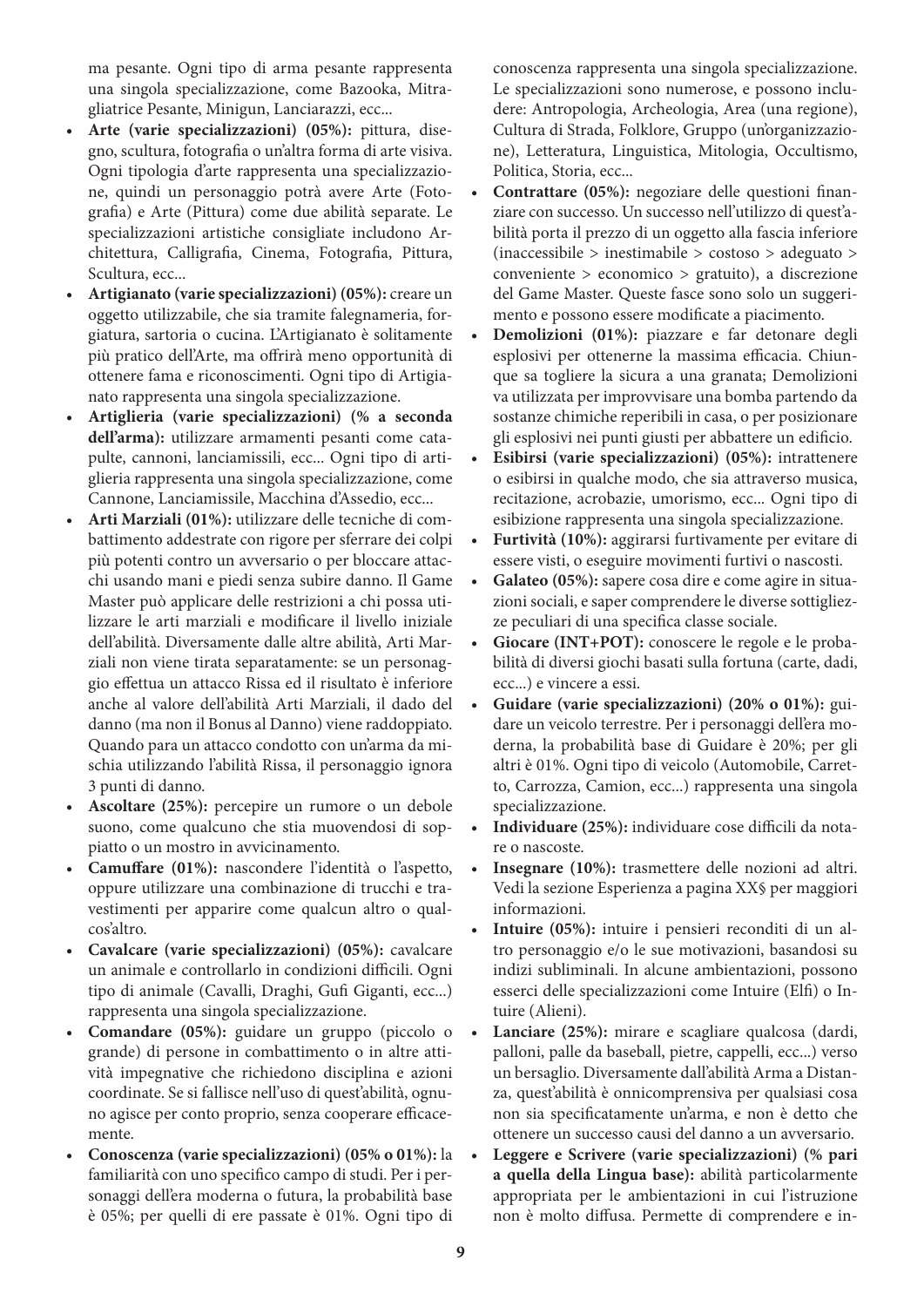terpretare ciò che il personaggio sta leggendo. Nelle ambientazioni in cui la conoscenza della scrittura non è scontata, può partire da 00%.

- **Lingua (varie specializzazioni) (Lingua Madre INT×5, altra 00%):** Parlare e comprendere una lingua. Lingua Madre indica quella nativa del personaggio e parte da un punteggio pari a INT×5. Generalmente, i personaggi giocanti non hanno bisogno di effettuare tiri Lingua per conversare nella loro lingua madre con altre persone che la parlano. Lingua (altra) rappresenta un ulteriore idioma, e parte da 00%. Ogni altra lingua rappresenta una singola specializzazione.
- **Lotta (25%):** lotta libera o altri tipi di combattimento disarmato che si basano su leve e sul posizionamento per eseguire manovre o per immobilizzare l'avversario.
- **Macchinario Pesante (varie specializzazioni) (01%):** manovrare e manutenere macchinari pesanti come Presse Industriali, Trebbiatrici, ecc... Ogni tipo di macchinario pesante rappresenta una singola specializzazione.
- **Medicina (05% o 00%):** curare delle condizioni di salute gravi con farmaci, terapie od operazioni chirurgiche. Per i personaggi dell'era moderna o futura, l'abilità base è al 05%; per quelli di ere passate è a 00%. Si tratta di un procedimento che richiede dei tempi lunghi, e non fa recuperare punti ferita nell'immediato.
- **Nascondersi (10%):** nascondere se stessi o un oggetto dalla vista altrui. Spesso usata in combinazione con Furtività.
- **Nuotare (25%):** manovrare in acqua con l'intento di muoversi o di prevenire l'annegamento.
- **Orientamento (10%):** tracciare e seguire un percorso tramite dei punti di riferimento riconoscibili, delle costellazioni o utilizzando una mappa.
- Percepire (10%): una combinazione di olfatto, gusto e tocco – essere in grado di individuare con i propri sensi cose appena percettibili o nascoste.
- **Persuadere (15%):** utilizzare logica e ragionamento e far leva sull'emotività per convincere qualcuno ad accettare una linea di condotta specifica o un modo di pensare. Diversamente da Raggirare, Persuadere richiede tempo, argomentazioni valide e che chi ascolta sia consenziente.
- **Pilotare (varie specializzazioni) (01%):** guidare un veicolo aereo, acquatico o spaziale. Ogni tipo di veicolo rappresenta una singola specializzazione, e alcuni veicoli possono richiedere più piloti per essere gestiti.
- Primo Soccorso (30% o INT×1): curare delle ferite minori. Per i personaggi dell'era moderna o futura, l'abilità base è al 30%; per quelli di ere passate è pari a INT×1. Ogni utilizzo con successo dell'abilità cura 1D3 punti ferita a un personaggio ferito. Un successo speciale cura 1D3+3 punti ferita.
- **Proiettare (DES×2):** se nel corso del gioco vengono utilizzati dei poteri (magici, super, psichici, ecc...), va

utilizzata quest'abilità per effettuare un attacco con un potere contro un bersaglio.

- **Psicoterapia (01%):** utilizzare la psichiatria e l'analisi psicologica per determinare i problemi psicologici di un paziente e affrontarli con una terapia. Primo Soccorso guarisce il corpo, mentre Psicoterapia cura la mente. Si tratta di un processo lungo, gestito in diverse sessioni, con approfondite valutazioni della personalità e assistenza psicologica. Nelle ere passate consiste in direzione spirituale.
- **Raggirare (05%):** tirarsi fuori da una brutta situazione con la parlantina, o bluffare quando non c'è tempo per un'argomentazione ragionata o per un dibattito.
- **Rapidità di Mano (05%):** compiere prestidigitazioni e mosse che ingannano un osservatore, come rubare portafogli, nascondere monete, fare trucchi con le carte o illusioni con giochi di prestigio.
- **Ricerca (25%):** utilizzare una fonte di riferimento (biblioteca, archivio di quotidiani, rete informatica, internet, grimori magici, ecc...) per scoprire le tipologie d'informazioni desiderate.
- **Riparazioni (varie specializzazioni) (15%):** sistemare qualcosa di rotto, inceppato, smontato o non operativo per qualche altra ragione. Ogni tipo di riparazioni rappresenta una singola specializzazione, come Elettriche, Elettroniche, Meccaniche, Strutturali, Quantiche, ecc...
- **Rissa (25%):** colpire qualcuno in un combattimento a mani nude: pugni, testate, calci o perfino morsi. Un attacco Rissa compiuto con successo infligge 1D3 danni all'avversario.
- **Saltare (25%):** saltare oltre un ostacolo o per una data distanza. Per la maggior parte degli umani, conseguire un successo significa saltare per circa tre metri in orizzontale e uno in verticale.
- **Scalare (40%):** scalare un muro, una corda o un'altra superficie impegnativa.
- **Schivare (DES×2%):** evitare le ferite derivanti da un attacco fisico.
- **Scienza (varie) (01%):** competenza in un ramo di studio delle "scienze dure". Ogni tipo di abilità Scienza rappresenta una singola specializzazione, come Astronomia, Biologia, Botanica, Chimica, Fisica, Genetica, Geologia, Matematica, Meteorologia, Zoologia, ecc...
- **Scudo (varie specializzazioni) (% a seconda del tipo di scudo):** parare un colpo con uno scudo. Ogni tipo di abilità Scudo è una singola specializzazione, come Brocchiere, a Energia, Completo, Mezzo, Triangolare, Oplitico, a Goccia, Rotondo, ecc...
- **Seguire Tracce (10%):** seguire in un senso o nell'altro una serie d'impronte, delle tracce, ecc...
- **Status (15% o variabile):** lo status sociale o l'abilità nel manipolare il contesto sociale in modo favorevole, come chiedere del denaro in prestito, ottenere favori, impressionare gli altri, ecc... Ogni tipo di abilità Status è una singola specializzazione. Le specializzazioni possono includere una città in particolare, un gruppo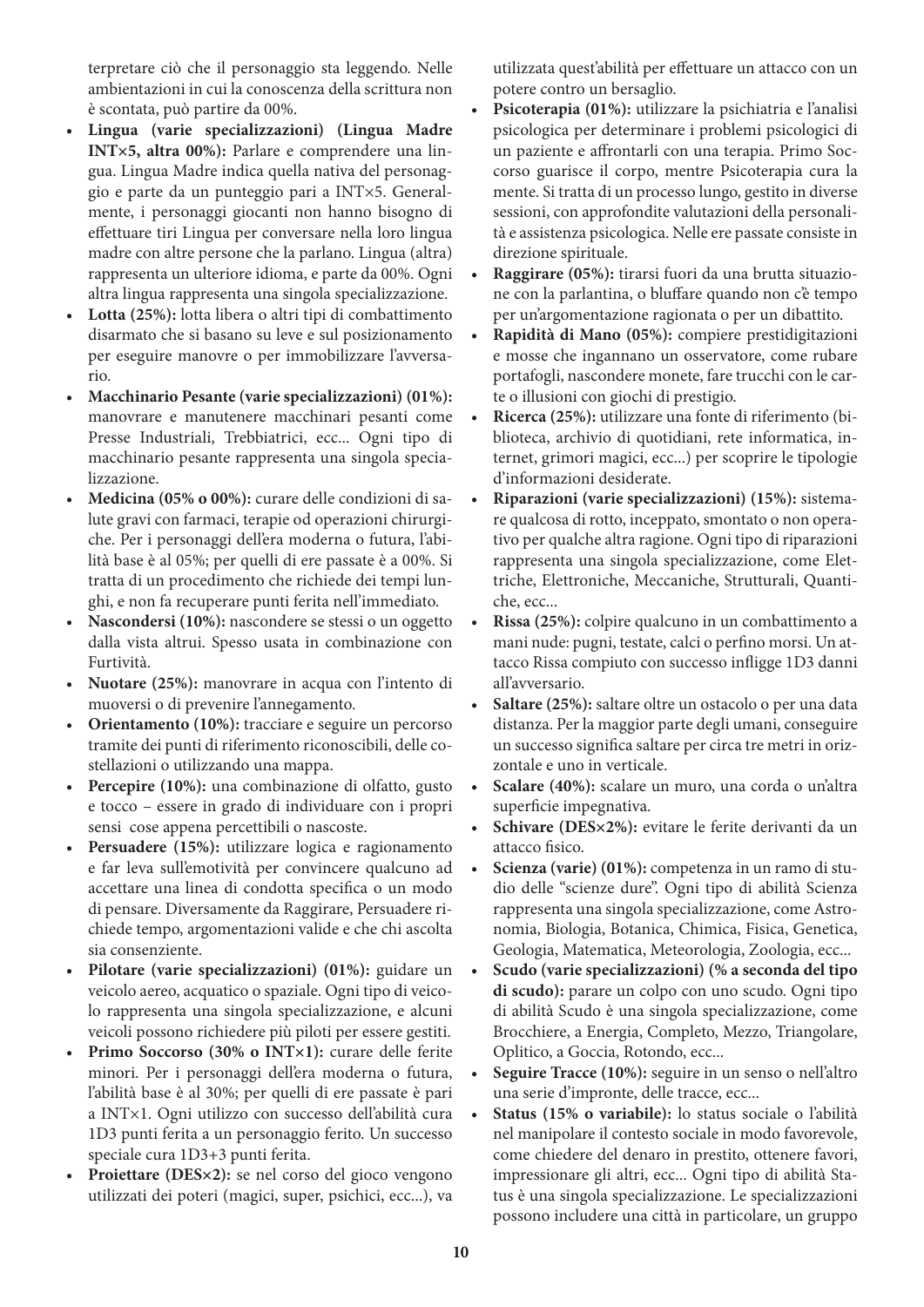(o un'organizzazione), l'alta società, una religione, una specie in particolare, ecc...

- **Strategia (01%):** valutare tatticamente una situazione e definire una risposta ottimale, comprendere le condizioni del campo di battaglia o le tattiche che verranno utilizzate dal nemico. Spesso utilizzata in ambito politico o militare.
- **Tecnologia (varie specializzazioni) (00%):** utilizzare equipaggiamento sofisticato o un procedimento tecnico avanzato. La probabilità base varia a seconda dell'ambientazione e deve essere determinata dal Game Master, a seconda dei casi. Ogni tipo di competenza tecnologica è una singola specializzazione, come Programmazione, Usare Computer, Elettronica, Robotica, Sensoristica, Macchine d'Assedio, Trappole, ecc...
- **Valutare (15%):** stabilire il valore di un oggetto o determinarne alcune potenzialità che non sono immediatamente evidenti.
- **Volare (DES×½ o DES×4):** se il personaggio ha a disposizione dei mezzi tecnologici per volare (per esempio, un jet pack), la probabilità base è DES×½. Se ha un'abilità naturale (per esempio, delle ali) la probabilità è DES×4. Il volo base non richiede alcun tiro - l'abilità va utilizzata per manovre, in combattimento e per eseguire delle acrobazie complesse in volo.

Se lo desidera, il Game Master può modificare l'elenco delle abilità per renderlo più appropriato all'ambientazione utilizzata. Il Game Master ha la facoltà di eliminare delle abilità, di rinominarle o di introdurne di nuove. *Per esempio, un'ambientazione fantasy medievale probabilmente non utilizzerà Arma a Energia, Macchinario Pesante, Psicoterapia o Tecnologia.* Possono essere modificati anche i livelli di partenza delle abilità per farli calzare al meglio all'ambientazione utilizzata o alla campagna.

## **2.7 Professioni e Abilità Professionali**

In *Basic Roleplaying*, una professione è un insieme di abilità appropriate per un personaggio di quel determinato ruolo. Ogni personaggio giocante riceve 300 punti abilità da distribuire su tali abilità nel modo che il giocatore riterrà opportuno. Non ci sono restrizioni riguardo quali abilità il personaggio possa imparare in gioco attraverso l'esperienza o con dell'addestramento aggiuntivo, e non c'è un quantitativo minimo di punti abilità da assegnare a una singola abilità della professione. *Per esempio, un soldato avrà accesso a un addestramento in abilità legate alle armi da fuoco, ma potrebbe scegliere di non addestrarsi in Arma Pesante.* Questi punti abilità vengono aggiunti alla probabilità base dell'abilità, descritta in precedenza.

A seguire elenchiamo una dozzina di professioni appropriate a una vasta gamma di ambientazioni. Le professioni che utilizzano poteri (la magia, per esempio) non sono incluse.

- **Cacciatore:** Ascoltare, Furtività, Individuare, Nascondersi, Orientamento, Scalare, Seguire Tracce, e tre tra le seguenti: Arma a Distanza (qualsiasi), Arma da Fuoco (Pistola, Fucile o Shotgun), Arma da Mischia (solitamente Lancia), Cavalcare, Conoscenza (Storia Naturale o regione) o Lingua (altra).
- **Cowboy:** Arma da Fuoco (Fucile), Artigianato (solitamente Nodi), Ascoltare, Cavalcare, Conoscenza (locale), Conoscenza (Storia Naturale), Individuare, Lanciare, Orientamento, Seguire Tracce.
- **Guerriero:** Arma a Distanza (qualsiasi), Arma da Mischia (qualsiasi), Lotta, Rissa, Schivare e cinque tra le seguenti: Arma da Fuoco (qualsiasi), Arti Marziali, Ascoltare, Cavalcare, Furtività, Individuare, Lanciare, Lingua (altra), Nascondersi, Nuotare, Saltare, Scalare o Seguire Tracce.
- **Investigatore:** Arma da Fuoco (Pistola), Ascoltare, Conoscenza (Legge), Individuare, Persuadere, Ricerca e quattro tra le seguenti: Arma da Fuoco (qualsiasi), Arte, Camuffare, Cavalcare, Conoscenza (qualsiasi), Furtività, Guidare, Intuire, Lingua Madre, Lingua (altra), Lotta, Medicina, Nascondersi, Raggirare, Rissa, Schivare, Scienza (qualsiasi), Seguire Tracce o Tecnologia (Usare Computer).
- **Ladro:** Furtività, Nascondersi, Raggirare, Schivare, Valutare e cinque tra le seguenti: Abilità Manuale, Arma da Fuoco (Pistola o Shotgun), Ascoltare, Camuffare, Conoscenza (Legge), Contrattare, Individuare, Intuire, Lotta, Persuadere, Riparazioni (Meccaniche), Rissa, Saltare o Scalare.
- **Marinaio:** Artigianato (qualsiasi), Lotta, Nuotare, Orientamento, Pilotare (Imbarcazione), Scalare, Schivare e tre tra le seguenti: Artiglieria (qualsiasi, solitamente Navale), Ascoltare, Comandare, Individuare, Lingua (altra), Riparazioni (Meccaniche), Riparazioni (Strutturali).
- **Medico:** Individuare, Lingua Madre, Medicina, Persuadere, Primo Soccorso, Ricerca e quattro tra le seguenti: Intuire, Lingua (altra), Psicoterapia, Scienza (qualsiasi) o Status.
- **Nobile:** Contrattare, Galateo, Guidare, Leggere e Scrivere, Lingua Madre, Lingua (altra), Status e altre tre abilità qualsiasi come hobby o campi d'interesse.
- **Scienziato:** Artigianato (qualsiasi), Persuadere, Ricerca, Status, Tecnologia (Usare Computer) o Macchinario Pesante (qualsiasi), e cinque Conoscenze o Scienze connesse al ramo di studi.
- **Soldato:** Primo Soccorso, Rissa, Scalare, Schivare e sei tra le seguenti: Arma a Distanza (qualsiasi), Arma da Fuoco (qualsiasi, solitamente Fucile), Arma da Mischia (qualsiasi), Arma Pesante (qualsiasi), Artiglieria (qualsiasi), Ascoltare, Cavalcare, Comandare, Furtività, Guidare, Individuare, Lanciare, Lingua (altra), Lotta, Medicina, Nascondersi, Orientamento, Riparazioni (Meccaniche) o Saltare.
- **Spia:** Ascoltare, Furtività, Individuare, Nascondersi, Raggirare, Ricerca, Schivare e tre tra le seguenti: Arma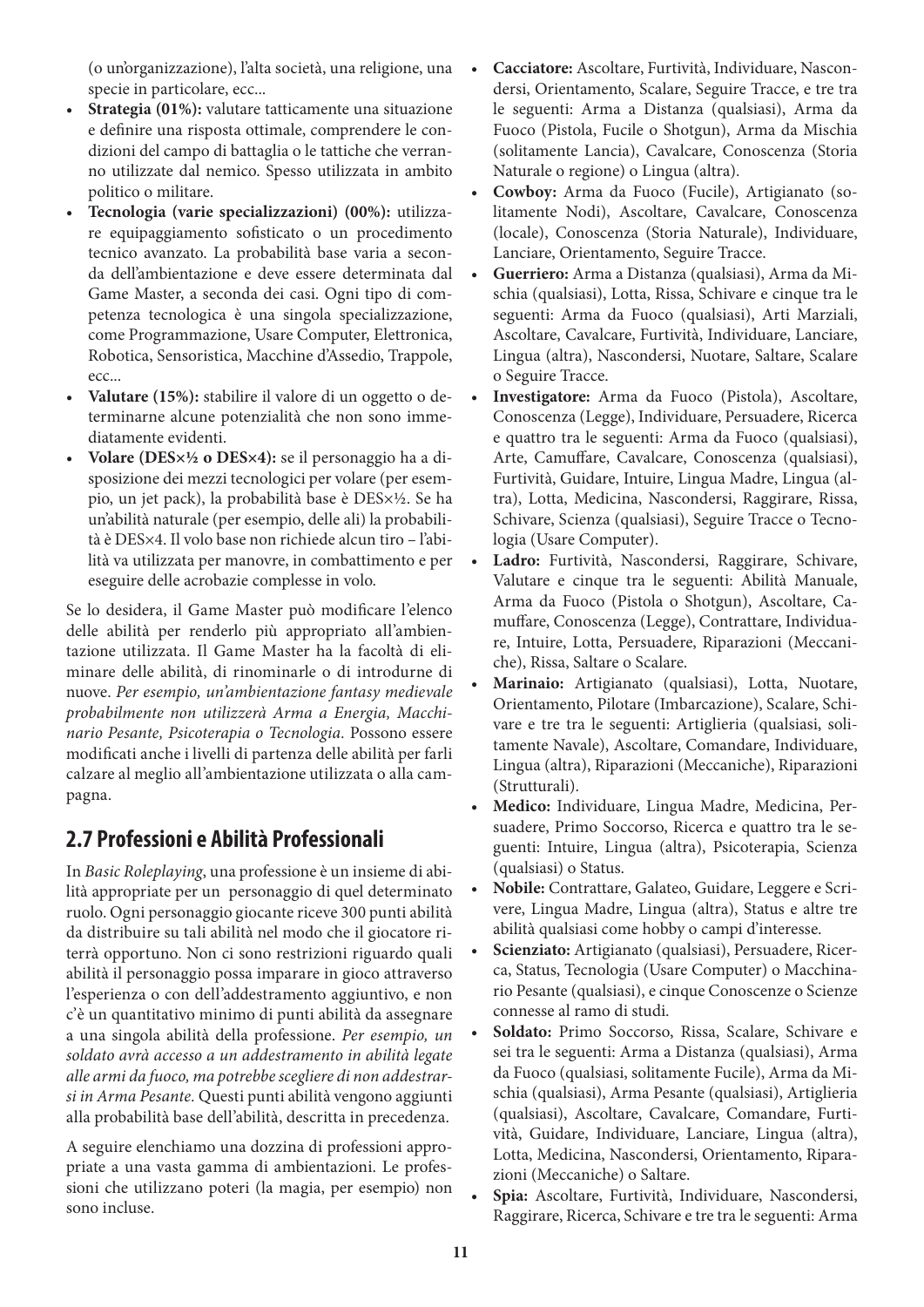da Fuoco (qualsiasi), Arte (Fotografia), Arti Marziali, Camuffare, Cavalcare, Conoscenza (qualsiasi), Galateo, Intuire, Lanciare, Lingua Madre, Lingua (altra), Lotta, Orientamento, Nuotare, Pilotare (qualsiasi), Riparazioni (Elettroniche), Riparazioni (Meccaniche), Rissa, Seguire Tracce, Tecnologia (Usare Computer).

• **Tutore della Legge:** Ascoltare, Conoscenza (Legge), Individuare, Raggirare, Rissa, Schivare e quattro tra le seguenti: Arma a Distanza (qualsiasi), Arma da Fuoco (qualsiasi), Arma da Mischia (qualsiasi), Arti Marziali, Cavalcare, Conoscenza (regione o gruppo), Guidare, Intuire, Lingua (altra), Lotta, Pilotare (qualsiasi), Primo Soccorso, Seguire Tracce, Status o Tecnologia (Usare Computer).

Il Game Master può permettere ai giocatori di creare delle nuove professioni per i loro personaggi, in alternativa a quelle stabilite. Per farlo, devono scegliere un nome adatto alla professione e dieci abilità appropriate su cui distribuire 300 punti abilità professionali.

## **2.8 Abilità Personali**

Nessuno è rappresentato interamente dalla propria professione, e nemmeno un personaggio dovrebbe esserne definito in senso stretto. Si moltiplica la caratteristica INT per 10 e si distribuiscono questi punti tra *tutte le* abilità desiderate, incluse le abilità che fanno parte della professione del personaggio. Esse rappresentano le abilità e l'addestramento ottenuti altrove, antecedentemente all'attuale professione o attraverso interessi personali. Possono anche rappresentare un'inclinazione naturale per tali abilità.

Il Game Master può richiedere ai giocatori di non portare nessuna abilità oltre 75% (a meno che la probabilità base dell'abilità non sia già più alta di 75%) e che qualsiasi abilità personale scelta in quest'occasione sia coerente con il personaggio.

## **2.9 Equipaggiamento**

Adesso che il personaggio è quasi completato, avrà bisogno di un equipaggiamento. Esso può includere armi, armature o altre attrezzature importanti da utilizzare nella propria professione. Nel corso del gioco ci saranno molte opportunità di ottenere ulteriore equipaggiamento, ma inizialmente ogni personaggio giocante ha a disposizione quanto segue:

- Un set di abiti appropriati alla professione del personaggio e all'ambientazione.
- Un somma di denaro: quanto basta per tirare avanti per un po', senza difficoltà. Più alto sarà il punteggio dell'abilità Status, più alta sarà tale somma.
- Un cimelio personale, un ricordo o una qualche sorta di ninnolo dal valore relativamente contenuto.
- Qualsiasi attrezzo del mestiere o apparecchiatura trasportabile adatto alla professione del personaggio, se appropriato.
- Qualsiasi arma di cui il personaggio possiede un punteggio nella relativa abilità pari o superiore a 50%, se appropriata.
- Altri oggetti appropriati in base al punteggio dell'abilità Status e all'ambientazione, soggetti all'approvazione del Game Master.

Quest'elenco può essere modificato dal Game Master in base alle circostanze: i personaggi che partecipano a un raid militare possono essere carichi di armi ed equipaggiamento tattico, mentre dei civili di periferia che si risvegliano in un'apocalisse zombi potrebbero avere soltanto quanto si possa ragionevolmente trovare a portata di mano.

#### **2.10 Ritocchi Finali**

A questo punto, qualsiasi aspetto principale della caratterizzazione o del background del personaggio dovrebbe essere noto. Il Game Master potrebbe voler conoscere qualcosa in più sul passato dei personaggi, in modo tale da sfruttarlo durante la campagna. Tra questi aspetti potrebbero esserci le origini, la famiglia, l'istruzione, il credo religioso, le azioni passate o gli obiettivi del personaggio. Solitamente, più il giocatore approfondirà la conoscenza del personaggio, più quest'ultimo sembrerà "reale" durante il gioco, anche se questo non è sempre necessario. Approfondire eccessivamente il background è sbagliato tanto quanto il curarlo troppo poco.

Ogni giocatore dovrebbe dettagliare il background nel modo in cui si trova più a suo agio. Uno scenario one-shot probabilmente non richiederà un background eccessivamente caratterizzato per il personaggio, ma nel caso di campagne più lunghe il Game Master e gli altri giocatori potrebbero incorrere in alcune difficoltà nell'immaginare un determinato personaggio, se non sono state fornite sufficienti informazioni su di esso.

Il Game Master ha sempre il diritto di veto su qualsiasi cosa possa ritenere discutibile o non calzante al meglio nell'ambientazione o per il tono scelto.

# **3. SISTEMA**

Le azioni di gioco quotidiane che avvengono in situazioni di routine riescono quasi sempre. Come discusso in precedenza, generalmente parlando, un personaggio non deve tirare per determinare se guiderà con successo fino al posto di lavoro, o se riuscirà a cucinare un pasto semplice. Tuttavia, quando l'azione acquisisce toni drammatici o straordinari, i giocatori e il Game Master dovrebbero tirare i dadi per risolverla.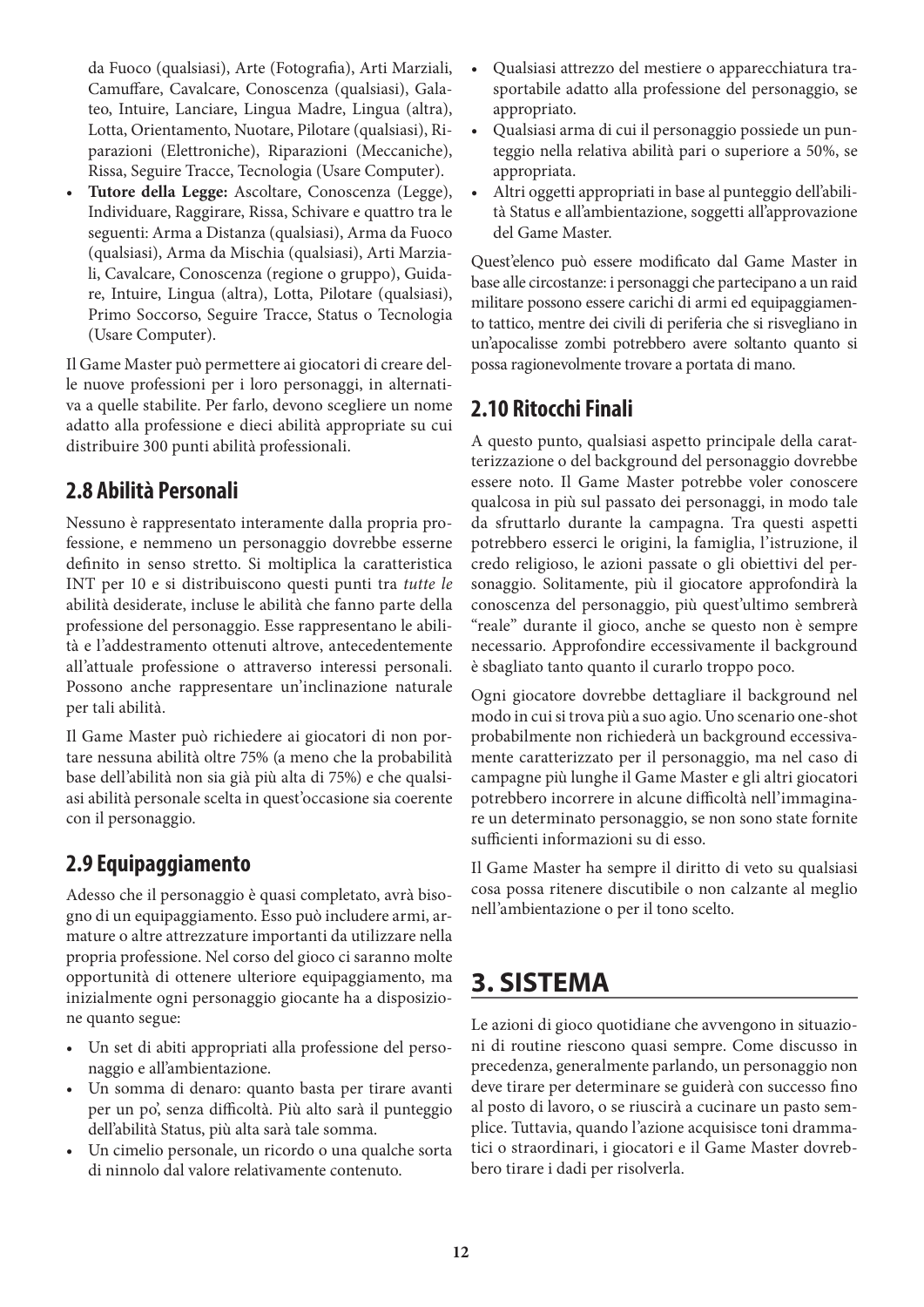| Abilità     | Speciale    | <b>Successo</b> | Fallimento  |
|-------------|-------------|-----------------|-------------|
| $01 - 05$   | 1           | $01 - 05$       | $06 - 00$   |
| $06 - 07$   | 1           | Per abilità     | Per abilità |
| $08 - 10$   | $01 - 02$   | Per abilità     | Per abilità |
| $11 - 12$   | $01 - 02$   | Per abilità     | Per abilità |
| $13 - 17$   | $01 - 03$   | Per abilità     | Per abilità |
| 18-22       | $01 - 04$   | Per abilità     | Per abilità |
| 23-27       | $01 - 05$   | Per abilità     | Per abilità |
| $28 - 29$   | $01 - 06$   | Per abilità     | Per abilità |
| 30          | $01 - 06$   | Per abilità     | Per abilità |
| $31 - 32$   | $01 - 06$   | Per abilità     | Per abilità |
| $33 - 37$   | $01 - 07$   | Per abilità     | Per abilità |
| $38 - 42$   | $01 - 08$   | Per abilità     | Per abilità |
| $43 - 47$   | $01 - 09$   | Per abilità     | Per abilità |
| 48-49       | $01 - 10$   | Per abilità     | Per abilità |
| 50          | $01 - 10$   | Per abilità     | Per abilità |
| $51 - 52$   | $01 - 10$   | Per abilità     | Per abilità |
| $53 - 57$   | $01 - 11$   | Per abilità     | Per abilità |
| $58 - 62$   | $01 - 12$   | Per abilità     | Per abilità |
| $63 - 67$   | $01-13$     | Per abilità     | Per abilità |
| 68-69       | $01 - 14$   | Per abilità     | Per abilità |
| 70          | $01-14$     | Per abilità     | Per abilità |
| 71-72       | $01 - 14$   | Per abilità     | Per abilità |
| 73-77       | $01 - 15$   | Per abilità     | Per abilità |
| $78 - 82$   | $01-16$     | Per abilità     | Per abilità |
| 83-87       | $01 - 17$   | Per abilità     | Per abilità |
| 88-89       | $01-18$     | Per abilità     | Per abilità |
| 90-92       | $01 - 18$   | Per abilità     | Per abilità |
| 93-95       | $01-19$     | Per abilità     | Per abilità |
| 96-97       | $01-19$     | $01 - 95$       | $96 - 00$   |
| 98-100      | $01 - 20$   | $01 - 95$       | $96 - 00$   |
| (superiore) | 20% abilità | $01-95$         | $96 - 00$   |

#### **Risultati di Successo o Fallimento**

È importante sapere se le caratteristiche o le abilità avranno successo quando il pericolo incombe o se falliranno miserevolmente di fronte allo stress. I dadi consentono di risolvere crisi e momenti decisivi senza il costante intervento del Game Master.

Il tiro dei dadi è ciò che trasforma *Basic Roleplaying* in un sistema di gioco e non in un semplice caso di "Mamma, posso?", con il Game Master ad assumere il ruolo della madre.

Tuttavia, non è necessario che un Game Master effettui dei tiri contro se stesso. Se un personaggio non giocante sta provando a interagire con qualcosa che fa parte dell'ambientazione, che si tratti di sollevare una pietra, di convincere un altro personaggio non giocante a fare qualcosa o di saltare una voragine, il Game Master potrà sempre semplicemente decidere quale sarà il risultato invece di effettuare un tiro. Parimenti, potrà sempre optare per il tirare i dadi per ottenere un risultato casuale. Ciò

mantiene il quantitativo di dadi tirati al minimo e focalizzato sulle azioni dei giocatori.

#### **3.1 Successo o Fallimento?**

La domanda più importante nel gioco di ruolo è: "Ce l'ho fatta o no?". La successiva in ordine di importanza è: "In che modo ho avuto successo o ho fallito?". *Basic Roleplaying* offre un sistema facile da comprendere per misurare queste probabilità, utilizzando i tiri dei dadi per rispondere a queste domande. Alcune abilità (in particolare quelle legate al combattimento) sono intrinsecamente foriere di tensione e/o pericolose. Nel loro caso, è sempre necessario effettuare dei tiri. Nella maggior parte delle occasioni, i giocatori e il Game Master usano il dado percentuale (D100) per determinare il successo o il fallimento.

Quasi sempre, quand'è necessario determinare se un'azione sia stata eseguita con successo o sia fallita, i giocatori e il Game Master devono effettuare un tiro percentuale come descritto in **1.3 Dadi e Lettura dei Risultati**. I tiri caratteristica sono descritti in **2.4 Tiri Caratteristica** e utilizzano lo stesso sistema di abilità e regole di combattimento (descritte in seguito).

#### **3.2 Tiri Abilità**

Tutti i personaggi si sono addestrati in alcune delle abilità descritte in **2.6 Abilità**, con dei punteggi che variano tra 00% (nessuna possibilità di successo) e 100% o superiore (successo quasi assicurato). I punti abilità di un personaggio vengono sommati alla probabilità base della stessa, dando la probabilità totale di successo. Il procedimento è semplice: il giocatore o il Game Master dichiara che il personaggio sta provando a utilizzare una determinata abilità. Si tira un dado percentuale. Se il risultato del tiro è pari o inferiore alla probabilità di successo, l'abilità viene usata con successo (con conseguenze appropriate). Se il risultato del tiro è maggiore della probabilità di successo, si fallisce nell'uso dell'abilità.

Ci sono altre due condizioni da tenere a mente quando si effettua un tiro abilità: la *difficoltà* e il *successo speciale*, descritte qui di seguito.

**Difficoltà:** gli utilizzi di un'abilità non sono tutti uguali. È più difficile guidare un'auto di notte sotto una pioggia battente rispetto al guidarla a metà giornata in condizioni climatiche ideali. Una vasta gamma di condizioni (clima, distrazioni, equipaggiamento, ecc...) possono influire sull'utilizzo di un'abilità, rendendolo più semplice o più difficile. Per simulare ciò, le abilità possono essere modificate come segue.

• *Automatica:* quando il successo del personaggio è dato per assodato e quando la posta in gioco non è rilevante (non è una questione di vita o di morte, non c'è alcuna sfida, ecc...), l'abilità viene utilizzata auto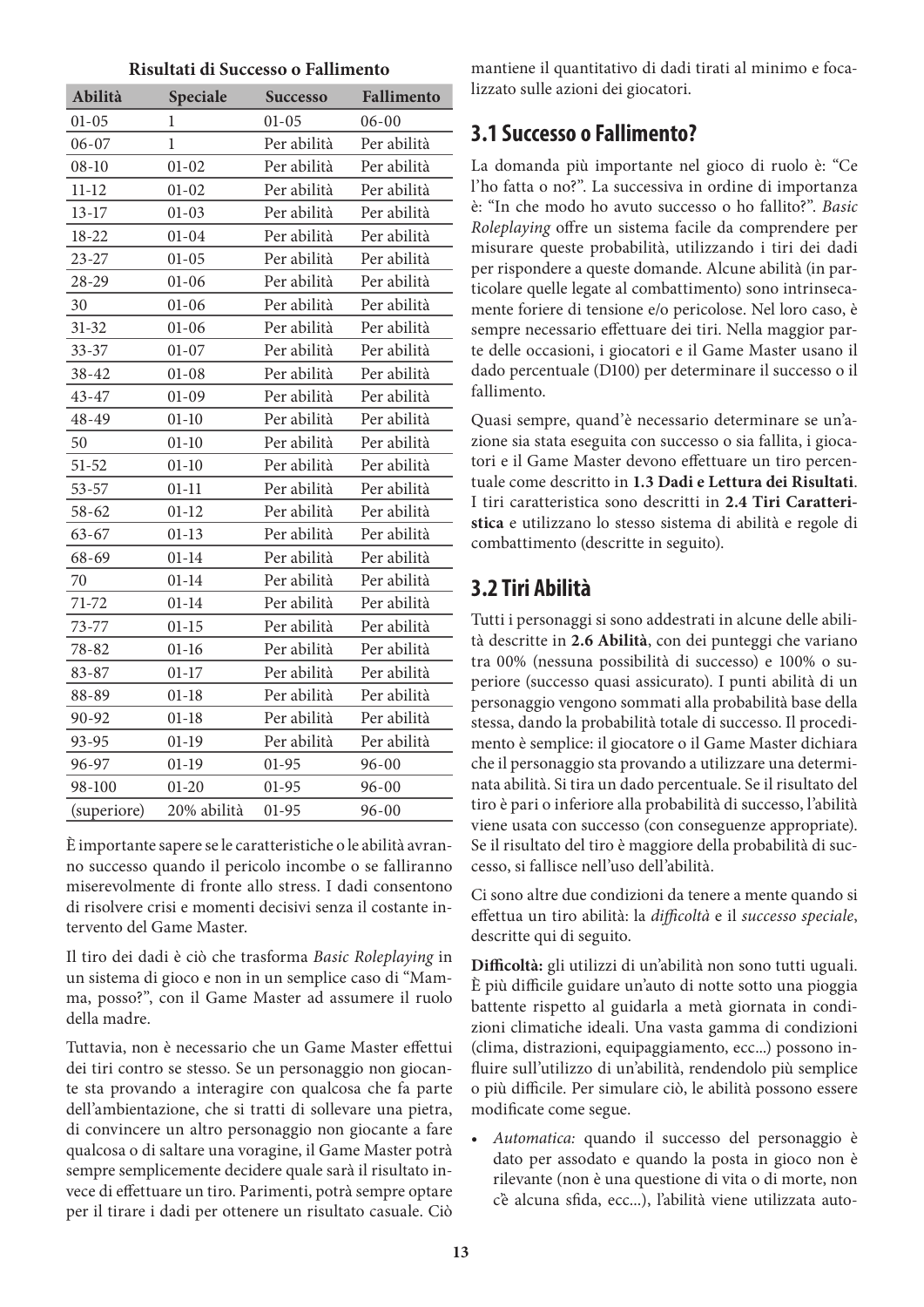maticamente con successo. Non c'è nemmeno bisogno di tirare i dadi.

- *Facile:* una qualche combinazione di circostanze, condizioni o aiuti di altra natura hanno reso più semplice eseguire l'abilità. In questo caso, la probabilità dell'abilità viene raddoppiata. Verranno comunque tirati i dadi, anche se la probabilità dell'abilità ha superato il 100%, perché è ancora possibile conseguire un successo speciale o un fallimento (entrambi descritti in seguito).
- *Normale:* questa è la difficoltà standard; ogni eventuale condizione esterna, circostanza, ecc... è trascurabile e non avrà effetto sulla probabilità di utilizzo dell'abilità.
- *Difficile:* se l'utilizzo di un'abilità è reso più difficile da una qualche circostanza, condizione o altro fattore, la probabilità dell'abilità va dimezzata (arrotondando per eccesso).
- *Impossibile:* se è semplicemente impossibile utilizzare con successo l'abilità, come quando un normale essere umano prova a compiere un salto di 100 metri senza alcun aiuto o a risolvere un cruciverba nell'oscurità più totale, non è consentito effettuare alcun tiro. Semplicemente, il tentativo fallisce, con delle conseguenze appropriate. Il Game Master può sia non far effettuare alcun tiro, sia farlo effettuare comunque al giocatore, descrivendo quanto malamente fallisca il suo tentativo.

La sezione **6. Regole per Situazioni Speciali** copre una casistica di situazioni in cui vengono applicate le difficoltà, anche se queste dovrebbero per lo più essere ovvie e venire assegnate dal Game Master. *Per esempio, il Game Master può dichiarare che i combattimenti che avvengono al crepuscolo rendono tutte le abilità Difficili, dimezzando la loro normale probabilità.*

**Successo Speciale:** non tutti i successi sono uguali. Talvolta, l'utilizzo di un'abilità è "perfetto" e il risultato è migliore del normale. In questo caso, il risultato è chiamato successo speciale. Un successo speciale è pari a un quinto (1/5) della probabilità di successo, arrotondato per eccesso (utilizzare la probabilità finale, se modificata da una difficoltà). *Per esempio, un'abilità al 60% implica che qualsiasi risultato tra 01 e 12 sarà un successo speciale (visto che 12 è 1/5 di 60).*

In un uso normale dell'abilità, un successo speciale indica che tale utilizzo è andato particolarmente bene, dando un risultato migliore del solito. È compito del Game Master stabilire le conseguenze esatte, ma in linea generale si può dire che dovrebbero essere doppie rispetto a quelle di un successo normale. In combattimento, un successo speciale infligge del danno aggiuntivo ed è descritto in **5.13 Successi Speciali**.

#### **3.3 Abilità contro Abilità**

Spesso, un personaggio tenta di eseguire un'abilità che deve essere contrastata da un personaggio non giocante, o viceversa. Questo è conosciuto come **tiro abilità con-** **trastato**, e descrive situazioni come, ad esempio, quando un personaggio giocante utilizza Furtività per muoversi senza farsi notare da un personaggio non giocante che utilizza Ascoltare per individuare degli intrusi. In questi casi, le parti coinvolte devono effettuare i tiri appropriati e confrontare i risultati:

- Se tutte le parti hanno ottenuto un fallimento, le conseguenze sono ovvie: o sono in stallo o nessuna ha conseguito il proprio obiettivo.
- Se solo una delle parti ha ottenuto un successo, l'abilità viene usata con successo senza incontrare ostacoli.
- Se i tiri hanno avuto come risultato dei successi e sono in parità (ovvero, hanno conseguito risultati di pari qualità), il personaggio con il valore d'abilità più alto ha la meglio.
- Se più di una parte ha ottenuto un successo, il tiro che ha conseguito il successo di qualità più alta (un successo speciale sarà sempre migliore di un successo normale) è quello che ottiene il risultato previsto. In questo caso, il successo qualitativamente minore viene ridotto. Se si tratta di un successo normale, diventa un fallimento.

Bisogna pensare ai livelli di successo come fossero qualcosa in tre stadi: **successo speciale > successo > fallimento**, con il ">" che significa "è migliore di". Quando si confrontano i livelli di successo, sostanzialmente un livello di successo ne cancella uno opposto.

- **Successo Speciale contro Successo Speciale:** vengono degradati entrambi di due livelli di successo, diventando due fallimenti (sebbene sia consentito un tiro esperienza, visto che i tiri hanno comunque ottenuto un "successo").
- **Successo Speciale contro Successo:** il successo speciale diventa un successo, mentre il successo (normale) diventa un fallimento.
- **Successo Speciale contro Fallimento:** il successo speciale ottiene un risultato doppio rispetto a quello previsto (ove opportuno), senza alcuna resistenza da parte del tiro fallito.

Nei casi in cui entrambe le parti falliscono, il Game Master può determinare se ciò implichi che nessuna delle due conseguirà i propri obiettivi o se, in qualche modo, si ostacoleranno a vicenda creando una situazione di stallo da risolvere prima di procedere. Per alcune abilità contrastate, i risultati sono ovvi. *Per esempio, due personaggi utilizzano Lanciare per colpire lo stesso bersaglio. Entrambi falliscono nei loro tiri, quindi tutti e due mancano il bersaglio.*

In altri casi, i risultati possono essere più sfumati e tocca al Game Master determinarli. *Per esempio, fallire un tiro Furtività contrastato da un tiro Ascoltare fallito può significare che il personaggio furtivo faccia dei rumori che, però, non vengono notati dall'ascoltatore. Tuttavia, può anche significare che l'ascoltatore finisca sulla traiettoria*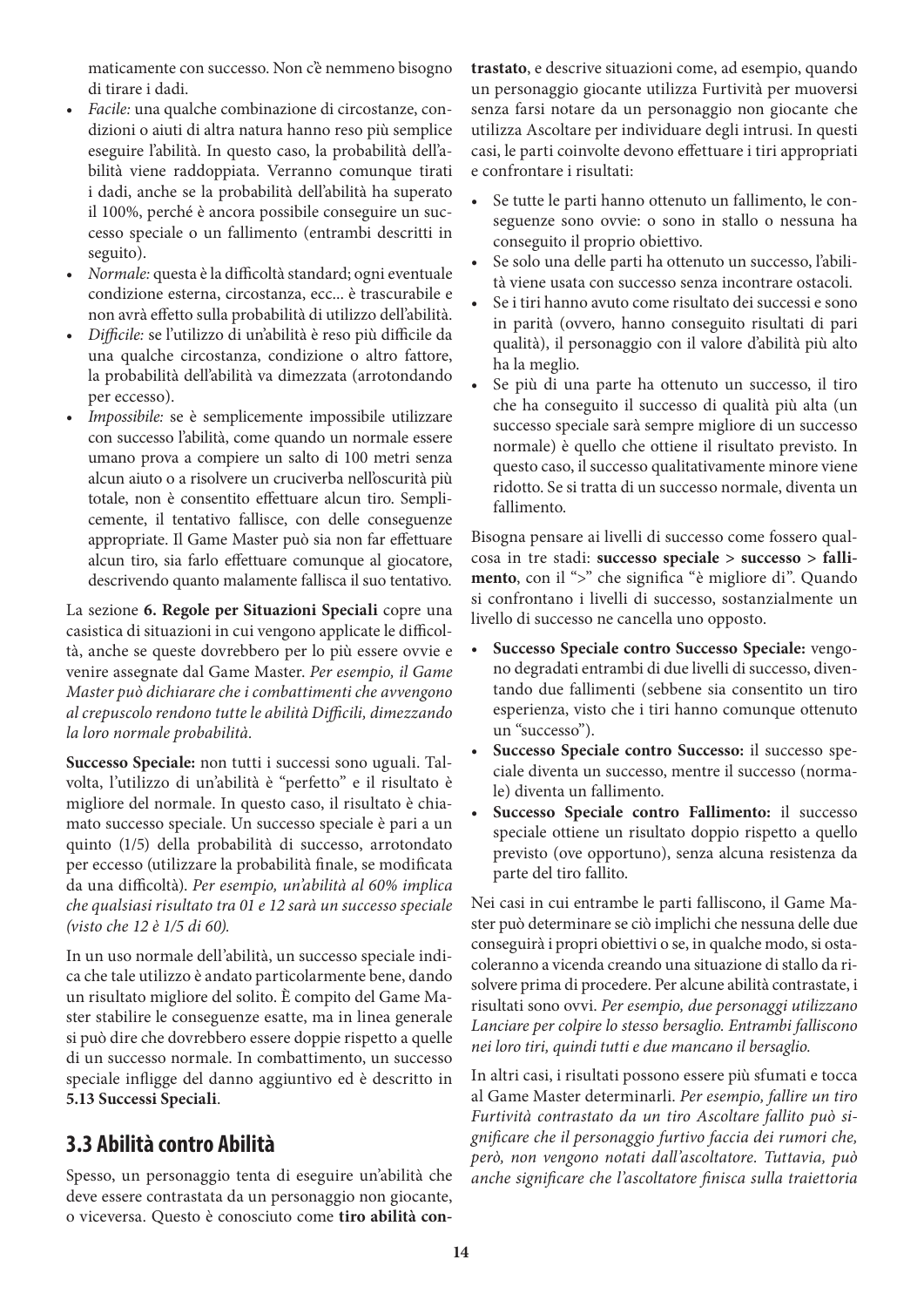*dell'intruso, e che quest'ultimo non possa proseguire oltre senza essere scoperto.*

Quando avviene uno stallo, la migliore opzione consiste nel cambiare le condizioni o le circostanze, utilizzando un'abilità differente, creando una distrazione, cambiando tattica, ecc...

#### **3.4 La Tabella della Resistenza**

Alcune azioni richiedono qualcosa di più di un'abilità o della capacità naturale: il personaggio deve superare degli ostacoli per ottenere un successo. In questi casi, viene richiesto un **tiro resistenza**. I tiri resistenza mettono a confronto delle caratteristiche o altre quantità misurabili l'una contro l'altra. *Per esempio, una pesante roccia potrebbe avere TAG 15. Per sollevarla, un personaggio dovrà tirare la sua FOR contro la TAG della roccia sulla tabella della resistenza.*

|                |    | Punteggio della Caratteristica Attiva |                          |    |                          |    |                          |                          |                          |                          |    |    |    |                          |                          |                          |                          |                          |                          |                          |    |                          |
|----------------|----|---------------------------------------|--------------------------|----|--------------------------|----|--------------------------|--------------------------|--------------------------|--------------------------|----|----|----|--------------------------|--------------------------|--------------------------|--------------------------|--------------------------|--------------------------|--------------------------|----|--------------------------|
|                |    | 1                                     | $\overline{2}$           | 3  | $\overline{\mathbf{4}}$  | 5  | 6                        | 7                        | 8                        | 9                        | 10 | 11 | 12 | 13                       | 14                       | 15                       | 16                       | 17                       | 18                       | 19                       | 20 | 21                       |
|                | 1  | 50                                    | 55                       | 60 | 65                       | 70 | 75                       | 80                       | 85                       | 90                       | 95 |    |    |                          |                          |                          |                          |                          |                          |                          |    |                          |
|                | 2  | 45                                    | 50                       | 55 | 60                       | 65 | 70                       | 75                       | 80                       | 85                       | 90 | 95 |    | $\overline{\phantom{0}}$ | $\overline{\phantom{a}}$ | $\overline{\phantom{a}}$ | -                        |                          | $\overline{\phantom{a}}$ | $\overline{\phantom{0}}$ |    |                          |
|                | 3  | 40                                    | 45                       | 50 | 55                       | 60 | 65                       | 70                       | 75                       | 80                       | 85 | 90 | 95 |                          | $\overline{\phantom{a}}$ | $\overline{\phantom{0}}$ | $\overline{\phantom{0}}$ |                          | $\overline{\phantom{a}}$ | $\overline{\phantom{a}}$ |    | $\overline{\phantom{0}}$ |
|                | 4  | 35                                    | 40                       | 45 | 50                       | 55 | 60                       | 65                       | 70                       | 75                       | 80 | 85 | 90 | 95                       | $\overline{\phantom{a}}$ |                          | $\overline{a}$           |                          | $\overline{\phantom{a}}$ | $\overline{\phantom{a}}$ |    |                          |
|                | 5  | 30                                    | 35                       | 40 | 45                       | 50 | 55                       | 60                       | 65                       | 70                       | 75 | 80 | 85 | 90                       | 95                       |                          |                          |                          | $\overline{\phantom{a}}$ | $\overline{\phantom{0}}$ |    |                          |
| assiva         | 6  | 25                                    | 30                       | 35 | 40                       | 45 | 50                       | 55                       | 60                       | 65                       | 70 | 75 | 80 | 85                       | 90                       | 95                       | -                        | $\overline{\phantom{0}}$ | $\overline{\phantom{a}}$ | $\overline{\phantom{a}}$ |    |                          |
| $\mathbf{p}$   | 7  | 20                                    | 25                       | 30 | 35                       | 40 | 45                       | 50                       | 55                       | 60                       | 65 | 70 | 75 | 80                       | 85                       | 90                       | 95                       | $\overline{a}$           | $\overline{\phantom{a}}$ | $\overline{\phantom{a}}$ |    |                          |
|                | 8  | 15                                    | 20                       | 25 | 30                       | 35 | 40                       | 45                       | 50                       | 55                       | 60 | 65 | 70 | 75                       | 80                       | 85                       | 90                       | 95                       |                          | $\overline{\phantom{a}}$ |    |                          |
|                | 9  | 10                                    | 15                       | 20 | 25                       | 30 | 35                       | 40                       | 45                       | 50                       | 55 | 60 | 65 | 70                       | 75                       | 80                       | 85                       | 90                       | 95                       |                          |    |                          |
| Caratteristica | 10 | 5                                     | 10                       | 15 | 20                       | 25 | 30                       | 35                       | 40                       | 45                       | 50 | 55 | 60 | 65                       | 70                       | 75                       | 80                       | 85                       | 90                       | 95                       |    |                          |
|                | 11 | $\overline{\phantom{0}}$              | 5                        | 10 | 15                       | 20 | 25                       | 30                       | 35                       | 40                       | 45 | 50 | 55 | 60                       | 65                       | 70                       | 75                       | 80                       | 85                       | 90                       | 95 |                          |
|                | 12 |                                       |                          | 5  | 10                       | 15 | 20                       | 25                       | 30                       | 35                       | 40 | 45 | 50 | 55                       | 60                       | 65                       | 70                       | 75                       | 80                       | 85                       | 90 | 95                       |
| della          | 13 | $\overline{\phantom{a}}$              | $\overline{\phantom{a}}$ |    | 5                        | 10 | 15                       | 20                       | 25                       | 30                       | 35 | 40 | 45 | 50                       | 55                       | 60                       | 65                       | 70                       | 75                       | 80                       | 85 | 90                       |
|                | 14 | $\overline{a}$                        | $\overline{\phantom{a}}$ |    | $\overline{\phantom{a}}$ | 5  | 10                       | 15                       | 20                       | 25                       | 30 | 35 | 40 | 45                       | 50                       | 55                       | 60                       | 65                       | 70                       | 75                       | 80 | 85                       |
| Punteggio      | 15 |                                       |                          |    |                          |    | 5                        | 10                       | 15                       | 20                       | 25 | 30 | 35 | 40                       | 45                       | 50                       | 55                       | 60                       | 65                       | 70                       | 75 | 80                       |
|                | 16 | $\overline{\phantom{0}}$              | $\overline{a}$           |    | $\overline{\phantom{0}}$ |    | $\overline{\phantom{a}}$ | 5                        | 10                       | 15                       | 20 | 25 | 30 | 35                       | 40                       | 45                       | 50                       | 55                       | 60                       | 65                       | 70 | 75                       |
|                | 17 | $\overline{\phantom{a}}$              | $\overline{\phantom{0}}$ |    | $\overline{\phantom{a}}$ |    | $\overline{\phantom{a}}$ | $\overline{\phantom{a}}$ | 5                        | 10                       | 15 | 20 | 25 | 30                       | 35                       | 40                       | 45                       | 50                       | 55                       | 60                       | 65 | 70                       |
|                | 18 |                                       | $\overline{a}$           |    | $\overline{\phantom{a}}$ |    |                          | $\overline{a}$           | $\overline{\phantom{a}}$ | 5                        | 10 | 15 | 20 | 25                       | 30                       | 35                       | 40                       | 45                       | 50                       | 55                       | 60 | 65                       |
|                | 19 | $\overline{a}$                        |                          |    | $\overline{\phantom{0}}$ |    |                          | $\overline{a}$           |                          | $\overline{\phantom{a}}$ | 5  | 10 | 15 | 20                       | 25                       | 30                       | 35                       | 40                       | 45                       | 50                       | 55 | 60                       |
|                | 20 |                                       |                          |    | $\overline{a}$           |    |                          | $\overline{a}$           |                          | $\overline{\phantom{a}}$ |    | 5  | 10 | 15                       | 20                       | 25                       | 30                       | 35                       | 40                       | 45                       | 50 | 55                       |
|                | 21 |                                       |                          |    |                          |    |                          |                          |                          |                          |    |    | 5  | 10                       | 15                       | 20                       | 25                       | 30                       | 35                       | 40                       | 45 | 50                       |

#### **Tabella della Resistenza**

Per effettuare un tiro resistenza, va confrontata la caratteristica attiva con quella passiva sulla Tabella della Resistenza (sopra§). La caratteristica attiva è la parte in gioco o la forza che sta provando a influenzare quella passiva, cioè quella che sta resistendo al cambiamento. Il punteggio indicato all'intersezione di riga e colonna è la probabilità percentuale di successo della forza agente.

Per ottenere un successo, una delle parti – attiva o passiva – deve ottenere, tirando un D100, un risultato pari o inferiore al punteggio indicato. Se la forza passiva non oppone resistenza, allora non deve tirare. *Per esempio, un personaggio con FOR 13 (la caratteristica attiva) ha il 40% di probabilità di sollevare la roccia con TAG 15 (la caratteristica passiva). La roccia non fa nulla per resistere, quindi non dovrà tirare contro il personaggio. Se il risulta-* *to del tiro è 40 o meno, il personaggio solleva la roccia. Un risultato di 41+ implica che la roccia sia semplicemente troppo pesante. Il personaggio può riposare e successivamente riprovare di nuovo.*

In generale, la parte controllata dal giocatore è quella che deve tirare, che sia attiva o passiva. Se c'è una condizione in cui è incerto chi debba tirare, tale compito va lasciato alla parte passiva, il difensore.

Uno degli usi più comuni dei tiri resistenza è FOR contro TAG. Per sollevare un qualunque oggetto, un personaggio confronta la sua FOR (la caratteristica attiva) con la TAG dell'oggetto (la caratteristica passiva). Di seguito si riporta una lista delle TAG di alcuni oggetti comuni: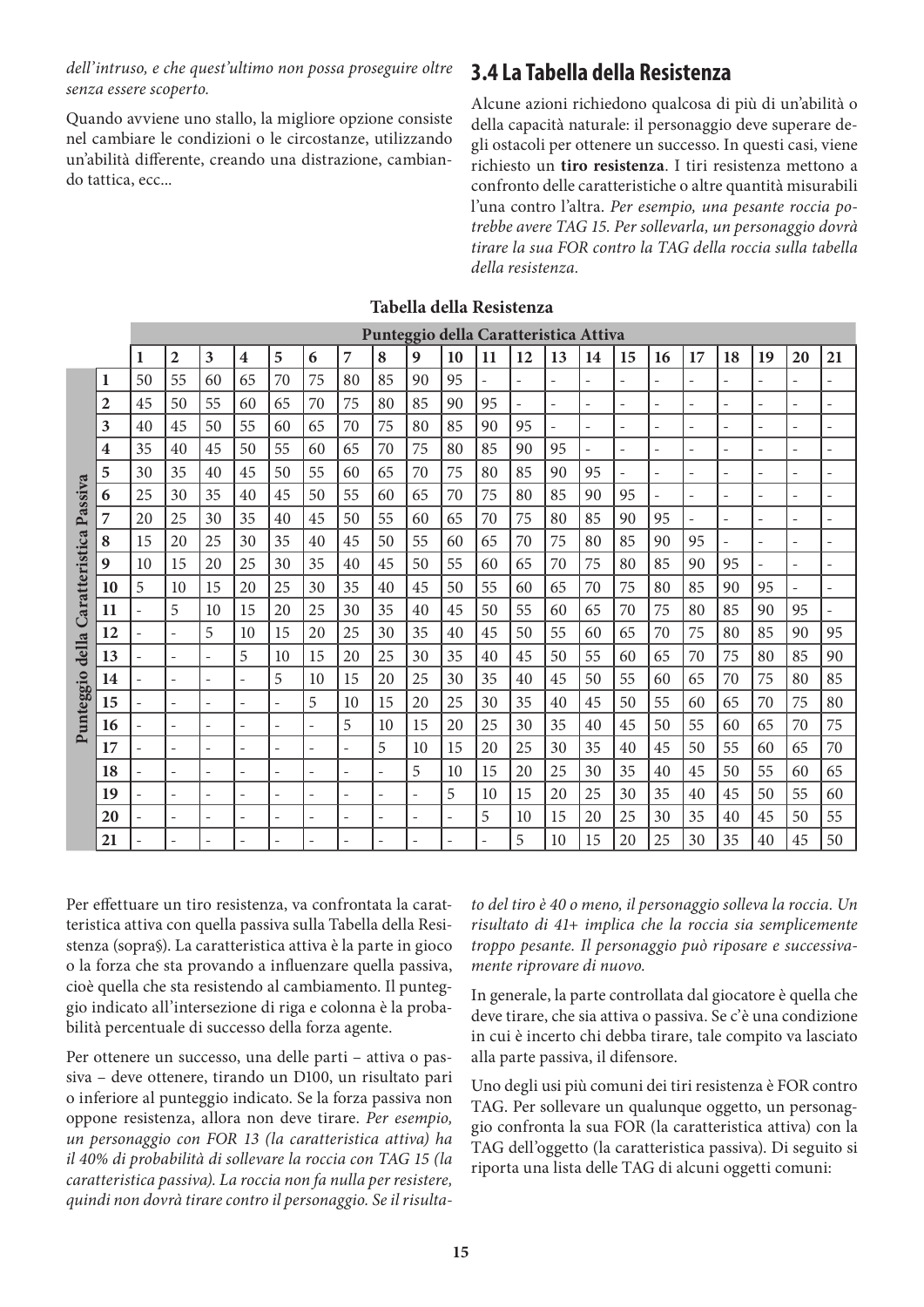#### **Esempi di TAG degli Oggetti**

| Oggetto                             | <b>TAG</b> |
|-------------------------------------|------------|
| Finestra di vetro                   | 3          |
| Porta                               | $4 - 8$    |
| Sedia                               | $4 - 9$    |
| Tavolo                              | $4 - 12$   |
| Lampione                            | 30         |
| Parete domestica                    | $25 - 35$  |
| Muro in mattoni                     | $30 - 50$  |
| Muro in cemento                     | $30 - 50$  |
| Muro in cemento armato              | $35 - 55$  |
| Veicolo aereo piccolo               | 40         |
| Automobile                          | 50         |
| Porta corazzata da caveau           | 60         |
| Veicolo terrestre medio             | 60         |
| Trave in acciaio                    | 65         |
| Veicolo aereo, jet da combattimento | 80         |
| Carro armato medio                  | 80         |
| Veicolo aereo, aereo di linea       | 110        |

Tuttavia, la tabella della resistenza non è adatta unicamente al sollevare gli oggetti. Si può utilizzare in una gara DES contro DES per determinare chi vinca tra due personaggi con lo stesso punteggio nella caratteristica MOV. Quelli che seguono sono altri modi per utilizzare la tabella della resistenza:

- Braccio di ferro è un semplice FOR contro FOR.
- Riuscire a passare attraverso un buco nel muro contrappone la TAG del personaggio contro la TAG del buco. In questo caso, il personaggio intende "perdere".
- Una gara di bevute avviene mettendo COS contro COS.
- Una battaglia psichica (o anche una gara a chi abbassa lo sguardo per ultimo) avviene con POT contro POT.
- Provare a resistere a un veleno contrappone la potenza del veleno (per la cui classificazione vedi **6.10 Veleni**) alla COS del personaggio avvelenato.
- Riuscire a catturare l'attenzione di qualcuno mentre anche qualcun altro sta provando a farlo è una sfida FAS contro FAS.

La tabella della resistenza va utilizzata quando una caratteristica grezza viene utilizzata contro un'altra, operando sul principio che due forze equivalenti hanno 50/50 di possibilità di vittoria, se l'una viene contrapposta all'altra. Nel resto dei casi, si utilizza un'abilità contro un'altra abilità o il buonsenso.

#### **3.5 Esperienza**

Se i personaggi utilizzano con successo delle abilità durante delle situazioni impegnative, tali abilità hanno l'opportunità di migliorare. La pratica rende perfetti. Sulla scheda del personaggio ci sono delle piccole caselle accanto a ogni abilità. La prima volta in cui un'abilità viene utilizzata con successo nel corso di un'avventura, il

giocatore deve spuntare la casella, a indicare che l'abilità è stata usata con successo e può maturare esperienza.

Va tenuto a mente quanto segue:

- Gli usi successivi dell'abilità nel corso dell'avventura non contano in termini di esperienza: un solo utilizzo con successo è sufficiente.
- Utilizzare con successo due specializzazioni diverse comporta due prove di esperienza, non una. *Per esempio, dei tiri riusciti di Conoscenza (Occulto) e Conoscenza (Storia) rappresentano due abilità diverse, che richiedono prove di esperienza separate.*
- L'utilizzo di un'abilità modificata in *Facile* (ovvero, con il doppio della normale probabilità di successo) non conta.
- L'utilizzo di un'abilità in situazioni che non siano di minaccia o avventurose, ovvero quando la posta in gioco è nulla, non conta. *Per esempio, provare a Nascondersi quando nessuno sta guardando non dà diritto a un tiro esperienza.*

Al termine dell'avventura, il Game Master chiede a ogni giocatore di effettuare un tiro esperienza per ogni abilità utilizzata con successo e "spuntata". Il tiro esperienza consiste nel tentare di conseguire un risultato nel tiro superiore alla probabilità di successo dell'abilità (ovvero, l'opposto del procedimento normale). L'idea è che più un personaggio diventa competente in un'abilità, più gli sarà difficile migliorare. Se il risultato ottenuto nel tiro esperienza è superiore al punteggio dell'abilità, il giocatore tira 1D6 e somma il risultato ottenuto al punteggio dell'abilità. *Per esempio, se un giocatore sta effettuando un tiro esperienza per un'abilità al 35%, qualsiasi risultato di 36 o più varrà come successo. Se il giocatore ottiene un risultato compreso tra 36-00, aggiunge 1D6 punti al punteggio dell'abilità attualmente al 35%.* Ottenere 100 in questo tiro permette sempre un miglioramento, anche se il punteggio dell'abilità è già oltre il 100%. Una volta effettuato il tiro esperienza, la spunta accanto all'abilità va cancellata.

Un personaggio può imparare da un insegnante, dedicandosi allo studio e spendendo un adeguato quantitativo di tempo (stabilito dal Game Master). Al termine di tale periodo, l'insegnante deve effettuare un tiro Insegnare e un tiro dell'abilità che sta insegnando. Se l'abilità Insegnare ha un punteggio superiore rispetto a quello dell'abilità in possesso dell'insegnante, esso viene ridotto al punteggio di quest'ultima per questo tentativo di insegnarla. Se entrambi i tiri vengono effettuati con successo, il personaggio studente può spuntare l'abilità ed effettuare un tiro esperienza come descritto poc'anzi. Tutto questo è soggetto all'approvazione del Game Master, e può richiedere una spesa di denaro; inoltre, in questo modo un personaggio non può imparare più di un'abilità per volta.

Quando si supera con successo una prova d'esperienza in un'abilità, se ne cancella il punteggio corrente dalla scheda del personaggio e lo si aggiorna con il nuovo totale. Questo processo va ripetuto per ogni abilità con cui si ha superato il tiro esperienza.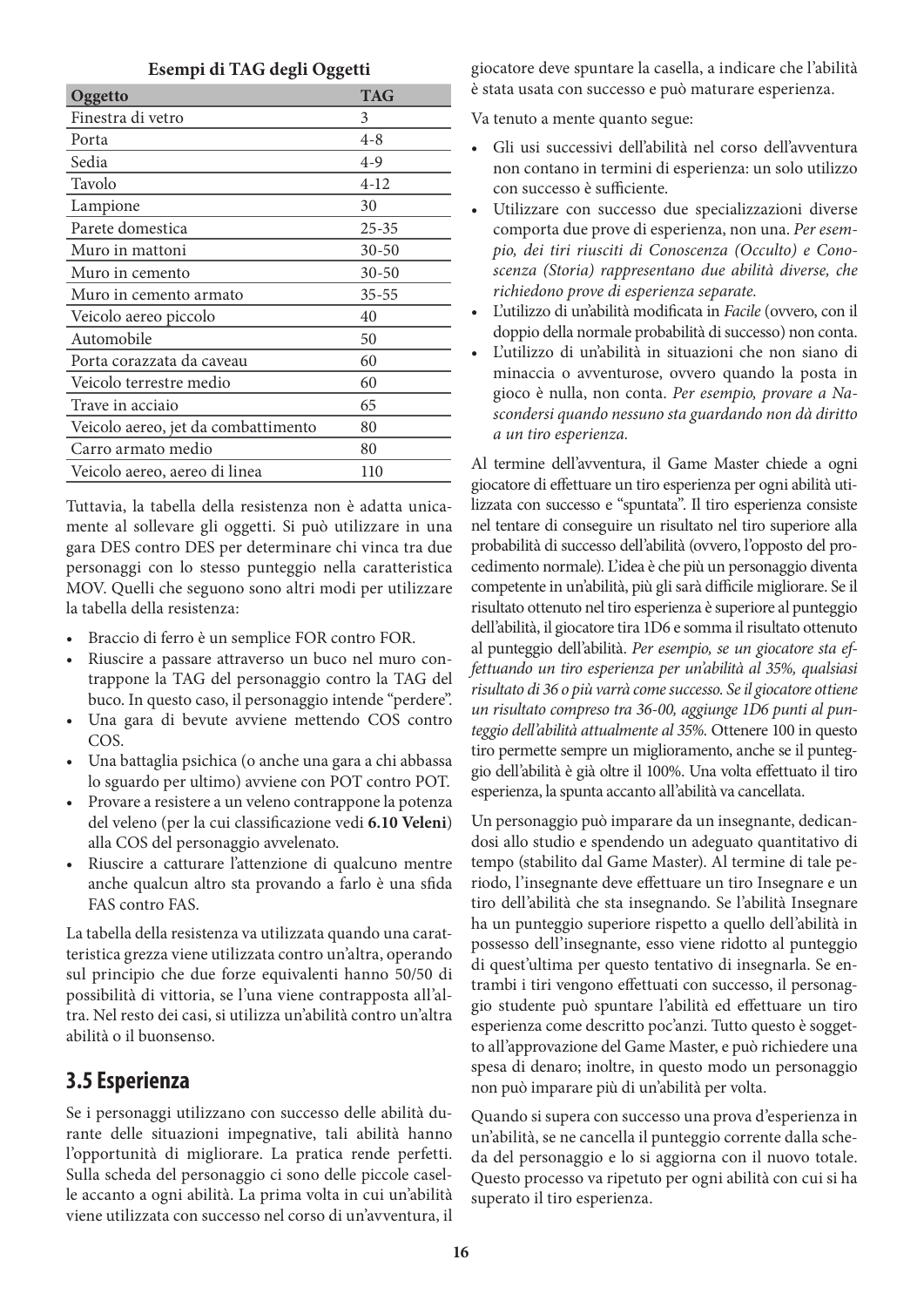Generalmente, questo procedimento va fatto al termine di una singola avventura, anche se il Game Master può consentire più possibilità di miglioramento delle abilità per le avventure più lunghe in cui sono presenti diversi periodi d'interludio, durante i quali i personaggi possono riposare e riflettere sui propri progressi.

In caso di periodi estesi (mesi o anche di più) tra un'avventura e l'altra, il Game Master può anche concedere ai personaggi quattro prove di esperienza "gratuite" a loro scelta, che rappresentano le attività intraprese durante quell'interludio. Queste prove vengono trattate come normali prove di esperienza e devono essere tirate per vedere se risultano in un effettivo miglioramento delle abilità.

# **4. TEMPO**

In *Basic Roleplaying*, il tempo è un fattore importante, in particolar modo per determinare in quale ordine accadano gli eventi, in modo da applicare a dovere le meccaniche di gioco. Va ricordato che il tempo nel gioco tendenzialmente non è uguale al tempo trascorso a giocare. Talvolta, il Game Master può aver bisogno di trattare sommariamente gli eventi che si svolgono nell'arco di diversi giorni in una singola frase, ad esempio "*Impieghi una settimana per raggiungere Costantinopoli*", mentre altre volte, in particolare durante il combattimento, le azioni che occupano pochi secondi nel gioco possono impiegare diversi minuti reali per essere risolte.

Ecco alcune distinzioni del tempo di gioco:

#### **4.1 Tempo Narrativo**

Il **tempo narrativo** è il quantitativo di tempo impiegato dal Game Master nella narrazione ai giocatori, o quello impiegato dai giocatori nel discutere i loro piani. A meno che non ci sia una ragione specifica per fare diversamente, la maggior parte dell'interpretazione si svolge nel tempo narrativo. Quando si interpreta, il tempo narrativo è simile allo scorrimento di quello reale, dove l'interpretazione di una conversazione richiede esattamente il tempo necessario per svolgersi realmente. Se la sessione di gioco include lunghi viaggi o periodi d'attività in cui lo svolgimento esatto del tempo non è un fattore fondamentale, allora il tempo viene largamente compresso in pochi momenti di tempo di gioco. La descrizione del tempo di viaggio verso Costantinopoli (citata poco fa) ne è un esempio. Se il Game Master affronta in questo modo degli intervalli di tempo molto lunghi, deve permettere ai personaggi giocanti di eseguire qualsiasi attività possa essere ragionevolmente calzante con quella finestra temporale.

#### **4.2 Il Turno**

Quando è importante tenere traccia dell'esatto scorrere del tempo, al di fuori di combattimenti veri e propri, il tempo è misurato in **turni**. Ogni turno equivale a cinque minuti (25 round di combattimento). I turni vengono utilizzati per misurare il movimento quando non è in corso alcun conflitto o qualsiasi altro evento che deve essere gestito minuto per minuto. Si tratta anche di una misura generica per indicare il tempo necessario per eseguire alcune attività, in particolare azioni che non avvengono in combattimento, come scassinare una serratura o trovare un libro in una biblioteca. In questi casi, il Game Master può decidere che un determinato compito richieda uno specifico numero di turni per essere completato.

#### **4.3 Il Round di Combattimento**

Si utilizza il **round di combattimento** durante le sequenze di combattimento, quando è importante prender nota esattamente di ciò che succede e in quale ordine. Un round di combattimento è costituito da 12 secondi di attività frenetica. Se il combattimento dura per più di un round, un nuovo round di combattimento inizia immediatamente al termine del precedente. I round di combattimento si ripetono fino alla conclusione dello scontro. In ogni round di combattimento, un personaggio può solitamente effettuare un singolo attacco o altra azione, e può potenzialmente compiere più di un'azione difensiva. Se un personaggio non fa nient'altro nel corso di un round di combattimento, può camminare fino a 10 metri o correre per 30 metri restando sempre in grado di osservare ciò che accade nelle vicinanze, parare i colpi in arrivo e reagire alle emergenze.

#### **4.4 Tempo delle Abilità**

A seguire riportiamo alcuni esempi di quanto tempo di gioco sia richiesto per effettuare un singolo uso di un'abilità. Alcune abilità possono richiedere un quantitativo di tempo variabile e sono elencate in più di una categoria temporale.

- **Da alcuni secondi a un intero round di combattimento:** la maggior parte degli attacchi e delle parate, Artiglieria, Ascoltare, Cavalcare, Furtività, Guidare, Individuare, Lanciare, Macchinario Pesante, Nascondersi, Nuotare, Percepire, Pilotare, Primo Soccorso, Rapidità di Mano, Rissa, Saltare, Schivare, Scudo e alcuni tiri caratteristica.
- **1-5 minuti:** Abilità Manuale, Arte, Artiglieria, Ascoltare, Cavalcare, Comandare, Conoscenza, Contrattare, Demolizioni, Esibirsi, Furtività, Galateo, Giocare, Guidare, Intuire, Leggere e Scrivere, Lingua, Macchinario Pesante, Medicina, Nascondersi, Nuotare, Orientamento, Percepire, Persuadere, Pilotare, Primo Soccorso, Raggirare, Riparazioni, Scalare, Seguire Tracce, Strategia, Tecnologia, Valutare, Volare e alcuni tiri caratteristica.
- **5-30 minuti:** Arte, Artigianato, Camuffare, Cavalcare, Comandare, Conoscenza, Contrattare, Demolizioni, Esibirsi, Galateo, Lingua, Medicina, Nuotare, Orientamento, Percepire, Scalare, Scienza, Seguire Tracce,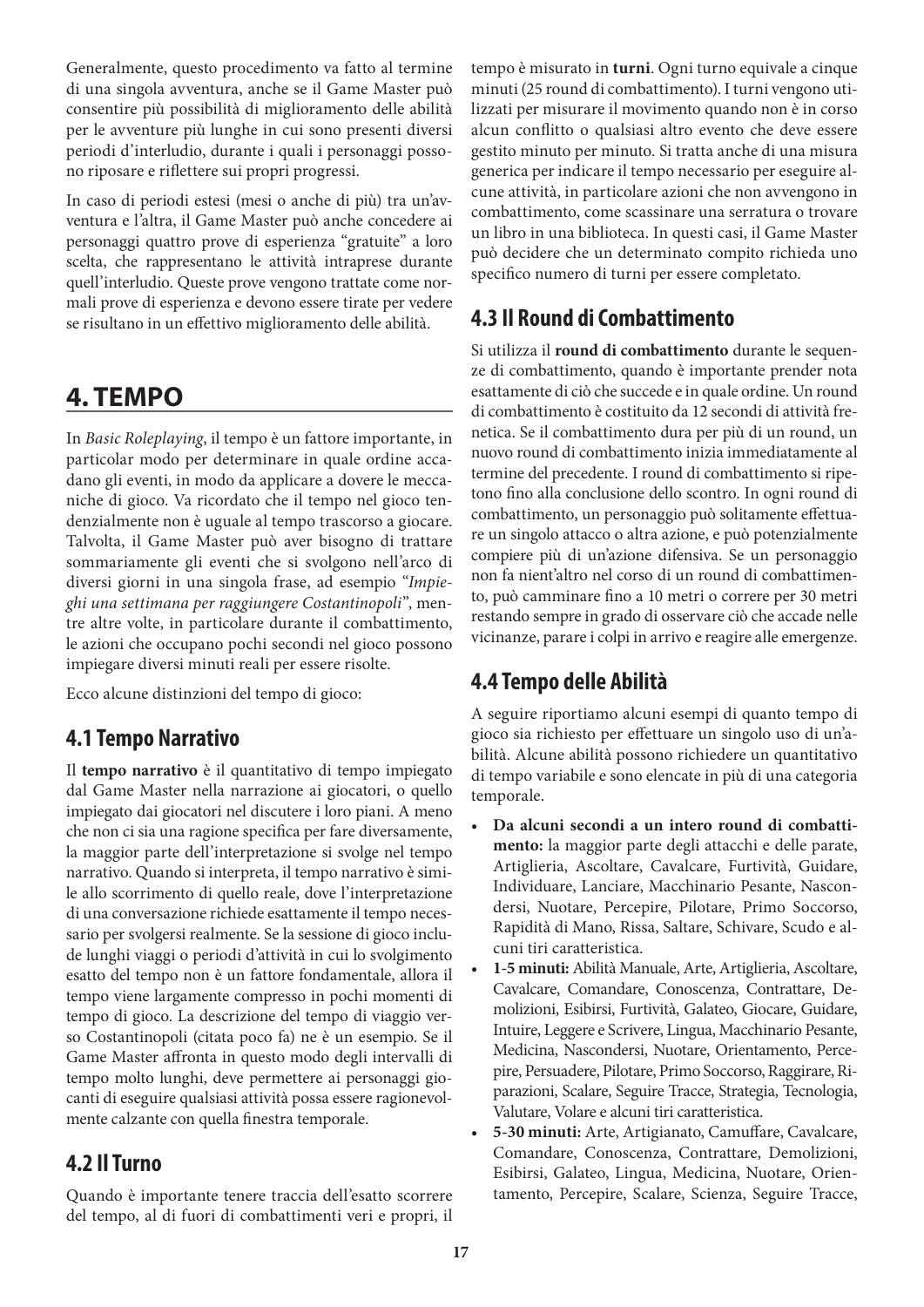Status, Strategia, Tecnologia, Valutare e alcuni tiri caratteristica.

- **30-60 minuti:** Abilità Manuale, Arte, Artigianato, Cavalcare, Comandare, Conoscenza, Demolizioni, Esibirsi, Galateo, Guidare, Lingua, Macchinario Pesante, Medicina, Nuotare, Orientamento, Persuadere, Pilotare, Psicoterapia, Ricerca, Riparazioni, Scalare, Scienza, Seguire Tracce, Status, Strategia, Tecnologia, Valutare, Volare.
- **Da sei ore a molti giorni:** Arte, Artigianato, Insegnare, Psicoterapia, Ricerca, Riparazioni, Strategia, Tecnologia. Il Game Master può richiedere più tiri abilità da effettuare con successo nel caso di ricerche estese, studi o compiti complessi.

# **5. COMBATTIMENTO**

Il combattimento è spesso una componente inevitabile, ed emozionante, di buona parte delle avventure. A causa della sua natura mortale, è essenziale conoscere esattamente ciò che accade quando ci si trova in combattimento, chi può agire in un determinato momento e quali azioni sono possibili nel tempo che si ha a disposizione. Questa sezione tratta l'ampia varietà di azioni che possono capitare nel corso di un round di combattimento.

#### **5.1 Il Round di Combattimento**

Come spiegato in precedenza, un round di combattimento dura 12 secondi e in esso ogni personaggio può eseguire azioni e reagire ad altre azioni, in un ordine solitamente determinato dalla caratteristica DES. Un round di combattimento consiste in quattro fasi. Avvengono sempre nello stesso ordine e vengono ripetute in ogni nuovo round di combattimento, fino al termine dello scontro. Le fasi sono descritte qui di seguito.

- 1. Dichiarazione d'Intenti
- 2. Movimento
- 3. Azioni
- 4. Risoluzione

#### **5.2 Dichiarazione d'Intenti**

Il Game Master e i giocatori coinvolti in un round di combattimento devono annunciare ciò che faranno. L'ordine delle azioni che possono essere tentate è definito dalla caratteristica DES di ogni personaggio. Non è necessario che i giocatori o il Game Master annuncino le azioni difensive (parate, schivate, ecc...) nel corso di questa fase.

Le dichiarazioni d'intenti devono essere gestite seguendo secondo l'ordine delle caratteristiche DES di tutti i personaggi coinvolti, dalla più alta alla più bassa. Il giocatore che controlla un personaggio con un alto punteggio di DES (ovvero, con un alto ordine di DES) dichiarerà i suoi intenti prima di un personaggio con un punteggio di DES (ordine di DES) più basso. Tendenzialmente, il Game Master stila l'elenco, procedendo dalla DES più alta alla più bassa, dando la parola a ogni giocatore nel momento opportuno ed enunciando le azioni dei personaggio non giocanti in corrispondenza della loro caratteristica DES.

Se è necessario determinare chi agirà per primo in caso di pari ordine di DES, si utilizza l'abilità pertinente (Arma a Distanza prima di Arma da Mischia, per esempio). Se entrambi stanno utilizzando lo stesso tipo di armi, agirà per primo il personaggio con il valore più alto in quell'abilità. Se anche le abilità sono in parità, le azioni avverranno in simultanea.

Alcuni Game Master e giocatori scelgono di rinunciare alla parte verbale della dichiarazione d'intenti, passando direttamente al confronto dei punteggi di DES e all'azione.

## **5.3 Movimento**

Se un personaggio non è coinvolto in combattimento, può muoversi di circa 30 metri in un turno di combattimento a patto di non eseguire nessun'altra azione al di fuori di quelle difensive (parate o schivate). Un personaggio può muoversi tra i 6 e i 15 metri e agire a un ordine di DES pari alla metà del normale. Muoversi tra i 16 e i 29 metri nel corso di un round di combattimento implica che il personaggio agirà a un ordine di DES pari a un quarto del normale.

## **5.4 Azioni**

I personaggi agiscono secondo il loro ordine di DES. Quindi, chi ha ordine di DES 15 agirà prima di chi ha ordine di DES 14. Se ci sono più personaggi che provano ad agire a uno stesso ordine di DES, l'ordine in cui gli attacchi vengono eseguiti dipende dalla tipologia dell'arma.

Coloro che attaccano con armi a distanza (archi, pistole, ecc...) possono farlo prima di chi attacca in corpo a corpo (in mischia). Dopo di questi, agiscono i personaggi che brandiscono armi lunghe (lance, giavellotti, ecc...), poi quelli con armi di lunghezza media (spade, asce, ecc...) e infine coloro armati di armi corte (pugnali, ecc...) o disarmati.

Se un'arma ha più di una gittata elencata, chi la utilizza può scegliere quella in cui agire.

Le parate e le schivate avvengono nello stesso ordine di DES in cui ha luogo l'attacco originale.

#### **5.5 Attaccare**

Per attaccare si tira il D100 e si prova a ottenere un risultato pari o inferiore alla probabilità di successo dell'attacco con la specializzazione dell'abilità Arma da Mischia, Arma a Distanza o Arma Pesante relativa all'arma che si impugna. Più basso è il risultato, meglio è. Se il risultato è minore di 1/5 della probabilità di successo dell'attacco si ottiene un successo speciale, come descritto in **5.13 Successi Speciali**.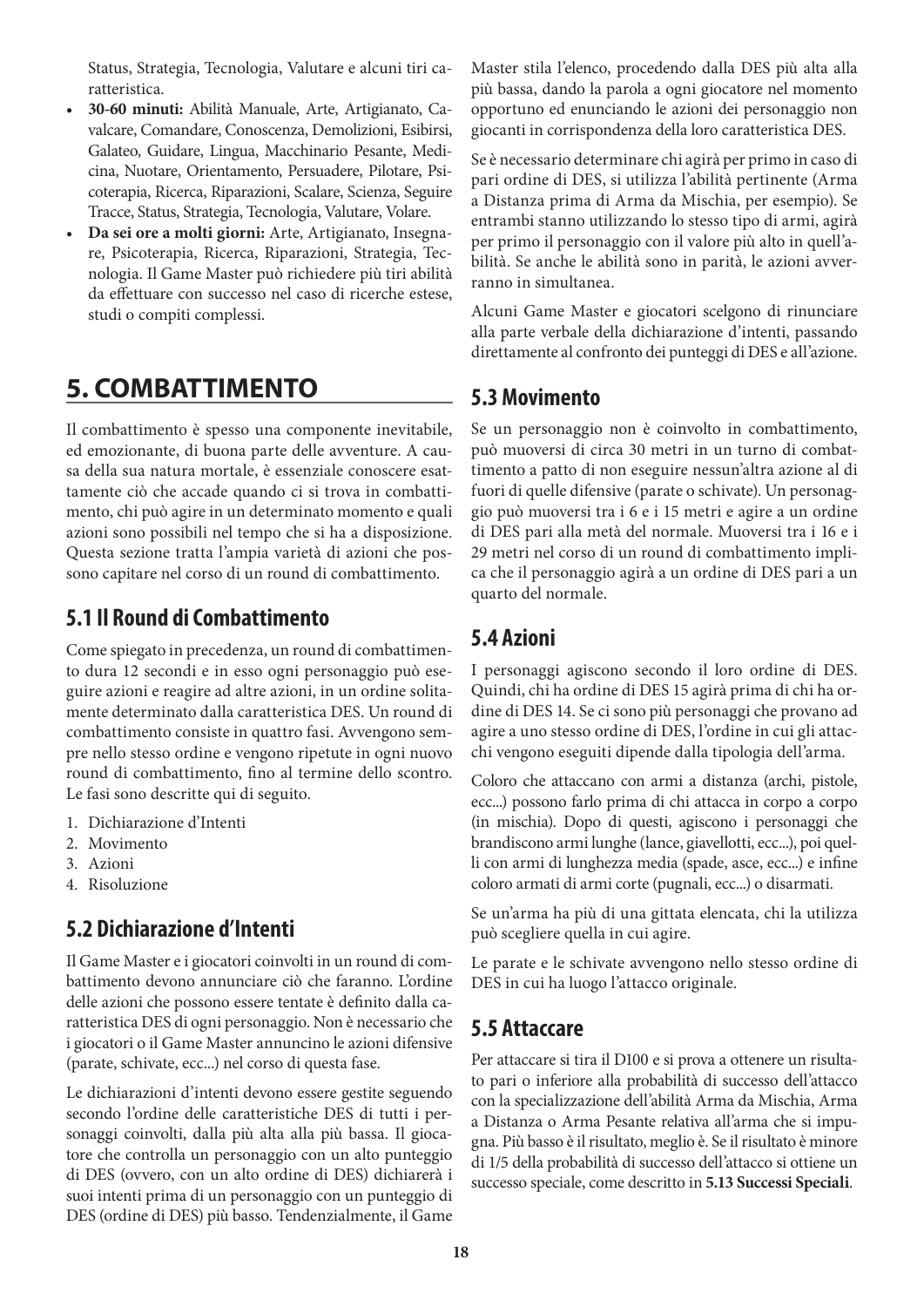A discrezione del Game Master, si può utilizzare una specializzazione affine a quella dell'arma impugnata, sebbene a livello *Difficile* (½ probabilità). *Per esempio, il Game Master può consentire a un personaggio di utilizzare una spada con la specializzazione relativa al pugnale, visto che si tratta sempre di specializzazioni di Arma da Mischia e di due tipologie simili di arma.*

In un attacco, un successo speciale è sempre migliore di un successo normale e richiede una parata o uno Schivare di pari livello di successo per essere evitato.

Qualsiasi risultato nel tiro più alto della probabilità di attacco è un fallimento e non danneggia l'avversario.

Se un attacco viene condotto con successo, può danneggiare il bersaglio. Vedi **5.12 Danni e Ferite** per maggiori informazioni.

## **5.6 Parare**

Con parare si intende l'atto di deviare o bloccare l'arma dell'attaccante, utilizzando la propria abilità Arma da Mischia o Scudo. Il risultato di una parata si determina dopo che è stato effettuato il tiro per attaccare. Se l'attacco fallisce, non è necessario pararlo. Se ha successo, il bersaglio di tale attacco può scegliere di tentare di pararlo. Per poter parare, il personaggio deve essere consapevole dell'attacco in arrivo e in grado di vederlo.

Il successo di una parata si determina come se fosse un attacco, ottenendo nel tiro di un dado percentuale un risultato inferiore all'abilità parata (pari all'abilità d'attacco relativa all'arma o allo scudo impugnato). Un successo speciale (descritto in seguito) implica che la parata sarà particolarmente ben riuscita, ed è necessario per neutralizzare interamente un attacco in cui sia stato ottenuto un successo speciale.

È impossibile parare le armi da fuoco o quelle ad alta velocità (armi a energia, ecc...). In generale, è necessario usare uno scudo per parare le armi a distanza.

Armi e scudi occasionalmente ricevono danno derivante dall'utilizzo in una parata e possono anche rompersi se i loro punti ferita vengono superati.

## **5.7 Schivare**

Con schivare si intende l'atto di togliersi dalla traiettoria di un attacco in arrivo utilizzando l'abilità Schivare. Il risultato di una schivata si determina dopo che è stato effettuato il tiro per attaccare. Se l'attacco fallisce, non è necessario schivarlo. Se ha successo, il bersaglio di tale attacco può scegliere di tentare di schivarlo.

Per poter schivare, il personaggio deve essere consapevole dell'attacco in arrivo e in grado di vederlo. Il successo di una schivata si determina come se fosse un attacco, ottenendo nel tiro di un dado percentuale un risultato inferiore all'abilità Schivare.

Un successo speciale (descritto in seguito) implica che la schivata sarà particolarmente ben riuscita, ed è necessario per neutralizzare interamente un attacco in cui sia stato ottenuto un successo speciale. È impossibile schivare le armi da fuoco o quelle ad alta velocità. Tuttavia, il Game Master potrebbe consentire al personaggio di schivare frecce e armi da lancio, anche se si tratterebbe di un tentativo *Difficile* (metà del punteggio normale dell'abilità). In questi casi, si presume che il personaggio abbia notato l'intento dell'attaccante di prenderlo a bersaglio e che riesca a scostarsi in tempo.

## **5.8 Riassunto del Combattimento**

Un metodo rapido per determinare chi ha colpito chi nel corso di un combattimento consiste nel confrontare i livelli di successo, proprio come con le abilità: successo speciale > successo > fallimento. Un successo cancella un livello di successo equivalente.

A seguire, la tabella Matrice di Attacco e Difesa, in cui sono riassunti i risultati del combattimento.

| <b>Attacco</b>  | Parata     | Schivata   | <b>Risultato</b>                                                                                 |
|-----------------|------------|------------|--------------------------------------------------------------------------------------------------|
| Speciale        | Speciale   | Speciale   | Il difensore para o schiva l'attacco, senza altri risultati.                                     |
| Speciale        | Successo   | Successo   | L'attacco viene parzialmente parato o schivato e consegue un successo normale. Il punteg-        |
|                 |            |            | gio di armatura del difensore viene sottratto dal danno. L'arma o lo scudo con cui è stata       |
|                 |            |            | effettuata la parata subiscono 2 punti danno.                                                    |
| Speciale        | Fallimento | Fallimento | L'attacco ottiene un successo speciale. Infligge il danno massimo più il normale tiro di         |
|                 |            |            | danno dell'arma a cui va poi aggiunto il Bonus al Danno. Il punteggio di armatura del            |
|                 |            |            | difensore viene sottratto dal danno.                                                             |
| Successo        | Speciale   | Speciale   | Il difensore blocca o schiva il danno, senza altri risultati. Se la parata è effettuata nel com- |
|                 |            |            | battimento corpo a corpo, viene inflitto 1 punto danno all'arma dell'attaccante.                 |
| Successo        | Successo   | Successo   | Il difensore blocca o schiva il danno, senza altri risultati.                                    |
| <b>Successo</b> | Fallimento | Fallimento | L'attacco colpisce il difensore e si effettua normalmente il tiro per i danni. Il punteggio di   |
|                 |            |            | armatura del difensore viene sottratto dal danno.                                                |
| Fallimento      |            |            | Nessun danno e nessun effetto                                                                    |

#### **Matrice di Attacco e Difesa**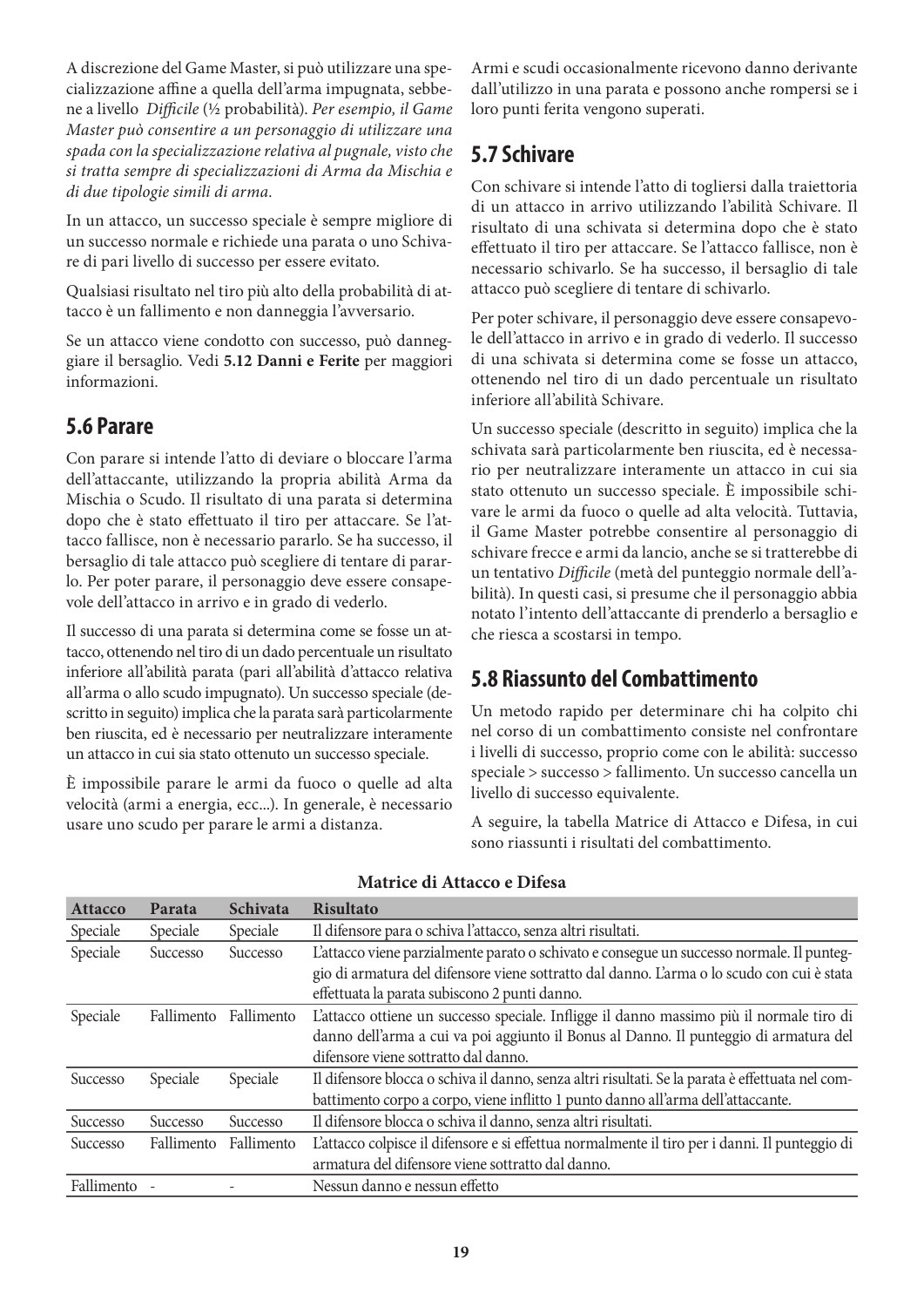#### **5.9 Armi e Danno**

Le armi sono descritte nel seguente modo:

- L'**abilità** e la **specializzazione** utilizzate (vedi **2.6 Abilità**)
- La probabilità **base**, a cui vengono sommati i punti abilità.
- Il **danno** inflitto dall'arma al bersaglio (vedi **5.12 Danni e Ferite**). Il Bonus al Danno (BD) dell'attaccante può venire aggiunto a esso. "½ Bonus al Danno" significa tirare e dividere il risultato per 2, arrotondando per eccesso.
- Quante **mani** sono necessarie per utilizzare l'arma in modo appropriato.
- I **Punti Ferita** che l'arma possiede, in caso venga usata per parare.
- La **gittata** dell'arma, espressa in metri: se la distanza del bersaglio è al di sotto di questo punteggio, la probabilità di successo dell'attacco non viene modificata. Se è superiore ed entro il doppio della gittata, l'attacco diventa *Difficile* (½ della probabilità di successo dell'abilità). Se la distanza è compresa tra il doppio e il triplo della gittata, tale probabilità scende a ¼ rispetto al normale, mentre oltre il triplo della gittata la probabilità di colpire il bersaglio è nulla.

| Arma                | Abilità         | Specializzazione | <b>Base</b> | Danno       | Mani | Punti Ferita |
|---------------------|-----------------|------------------|-------------|-------------|------|--------------|
| Alabarda            | Arma da Mischia | Arma Inastata    | 15          | $3D6 + BD$  | 2M   | 25           |
| Ascia a Due Mani    | Arma da Mischia | Ascia            | 15          | $2D6+2+BD$  | 2M   | 15           |
| Ascia Piccola       | Arma da Mischia | Ascia            | 15          | $1D6+1+BD$  | 1M   | 12           |
| Ascia da Battaglia  | Arma da Mischia | Ascia            | 15          | $1D8+2+BD$  | 1M   | 15           |
| Bastone a Due Mani  | Arma da Mischia | <b>Bastone</b>   | 25          | $1D8 + BD$  | 2M   | 8            |
| Coltello            | Arma da Mischia | Pugnale          | 25          | $1D3+1+BD$  | 1M   | 15           |
| Lancia Lunga        | Arma da Mischia | Lancia           | 15          | $1D10+BD$   | 2M   | 10           |
| Martello            | Arma da Mischia | Martello         | 25          | $1D6 + BD$  | 1M   | 15           |
| Martello a Due Mani | Arma da Mischia | Martello         | 25          | $1D10+3+BD$ | 2M   | 15           |
| Mazza Leggera       | Arma da Mischia | Mazza            | 25          | $1D6+2+BD$  | 1M   | 6            |
| Mazza Pesante       | Arma da Mischia | Mazza            | 25          | $1D8+2+BD$  | 2M   | 10           |
| Picca               | Arma da Mischia | Arma Inastata    | 15          | $1D10+2+BD$ | 2M   | 12           |
| Pugnale             | Arma da Mischia | Pugnale          | 25          | $1D4 + BD$  | 1M   | 15           |
| Randello Leggero    | Arma da Mischia | Randello         | 25          | $1D6 + BD$  | 1M   | 15           |
| Randello Pesante    | Arma da Mischia | Randello         | 25          | $1D8 + BD$  | 2M   | 22           |
| Rissa               | Rissa           |                  | 25          | $1D3+BD$    | 1M   |              |
| Spada a Due Mani    | Arma da Mischia | Spada a Due Mani | 05          | $2D8 + BD$  | 2M   | 12           |
| Spada Corta         | Arma da Mischia | Spada            | 15          | $1D6+1+BD$  | 1M   | 12           |
| Spadone             | Arma da Mischia | Spada            | 15          | $1D8+1+BD$  | 1M   | 12           |

#### **Armi da Mischia**

#### **Armi a Distanza**

| Arma                        | Abilità         | Specializzazione  | <b>Base</b> | Danno                 | Mani | Punti<br>Ferita          | <b>Gittata</b> |
|-----------------------------|-----------------|-------------------|-------------|-----------------------|------|--------------------------|----------------|
| Arco Lungo                  | Arma a Distanza | Arco              | 05          | $1D8+1+1/2BD$         | 2M   | 10                       | 90 metri       |
| Ascia Piccola (Lancio)      | Arma a Distanza | Ascia da Lancio   | 10          | $1D6 + \frac{1}{2}BD$ | 1M   | 12                       | 20 metri       |
| Balestra Leggera *          | Arma a Distanza | Balestra          | 25          | $1D6+2$               | 2M   | 10                       | 40 metri       |
| Balestra Pesante *          | Arma a Distanza | <b>Balestra</b>   | 25          | $2D6+2$               | 2M   | 18                       | 55 metri       |
| Coltello (Lancio)           | Arma a Distanza | Pugnale da Lancio | 15          | $1D3+1+1/2BD$         | 1M   | 10                       | 10 metri       |
| Fionda                      | Arma a Distanza | Fionda            | 05          | $1D8+\frac{1}{2}BD$   | 2M   | 2                        | 80 metri       |
| Fucile **                   | Arma da Fuoco   | Fucile            | 25          | 2D6                   | 2M   | 12                       | 80 metri       |
| Fucile Laser <sup>**</sup>  | Arma a Energia  | Fucile a Energia  | 15          | 2D8                   | 2M   | 20                       | 100 metri      |
| Pietra (Lancio)             | Lanciare        | Lanciare          | Lanciare    | $1D2 + \frac{1}{2}BD$ | 1M   | $\overline{\phantom{0}}$ | 20 metri       |
| Pistola <sup>**</sup>       | Arma da Fuoco   | Pistola           | 20          | 1D8                   | 1M   | 8                        | 20 metri       |
| Pistola Laser <sup>**</sup> | Arma a Energia  | Pistola a Energia | 20          | 1D8                   | 1M   | 14                       | 20 metri       |
| Pugnale (Lancio)            | Arma a Distanza | Pugnale da Lancio | 15          | $1D4+\frac{1}{2}BD$   | 1M   | 15                       | 10 metri       |

\* Le balestre hanno una frequenza di tiro più lenta rispetto a quella della maggior parte delle armi a distanza. Una balestra richiede un intero round di combattimento per essere ricaricata, quindi può sparare un colpo ogni due round.

\*\* Le pistole e i fucili hanno un caricatore da 6 colpi. Le pistole e i fucili laser hanno cariche per 20 colpi.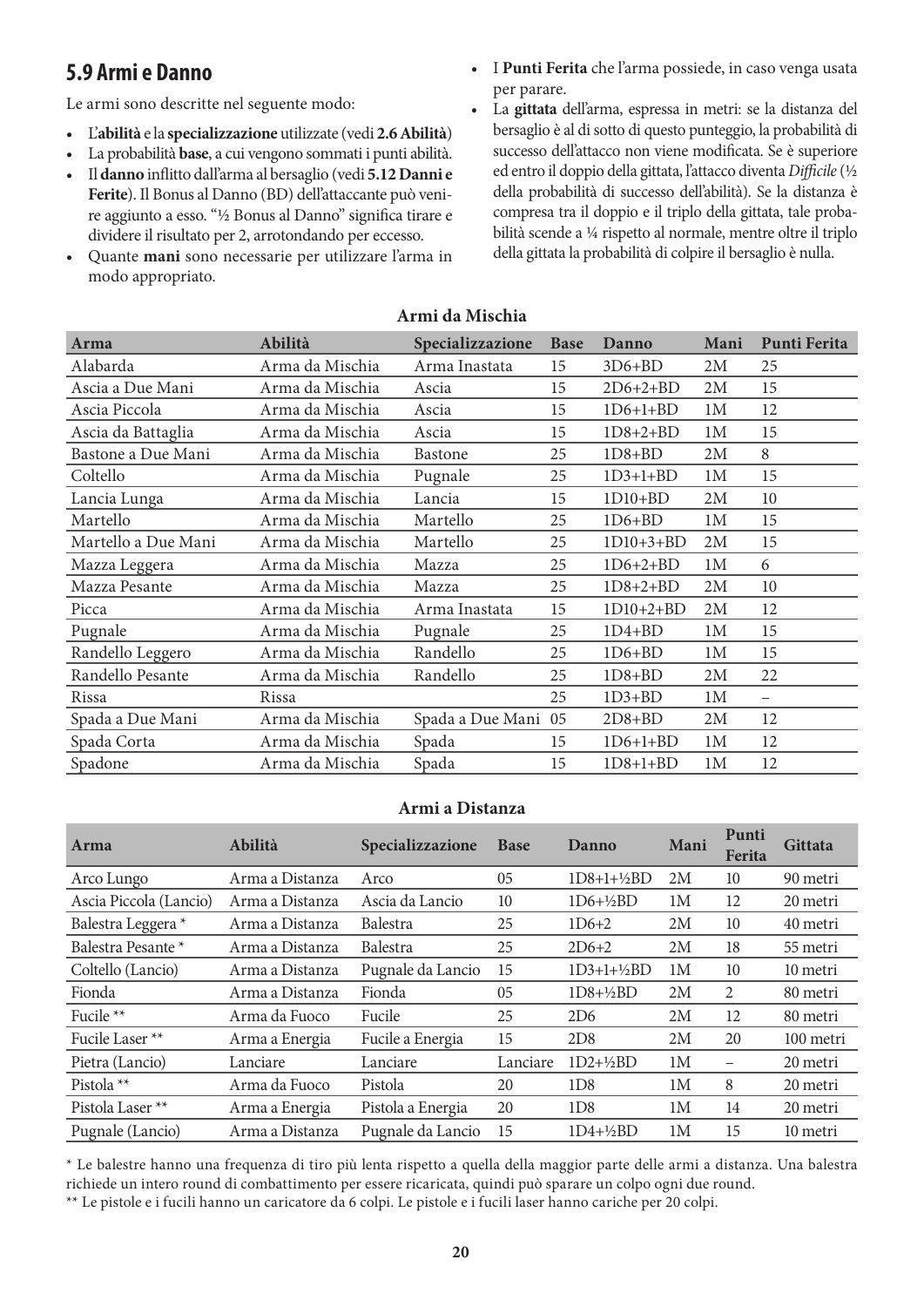#### **5.10 Armatura**

L'armatura protegge dalle ferite. Tuttavia, non rende invulnerabili. Un'armatura leggera blocca una piccola quantità di danno, mentre una pesante ne blocca un quantitativo maggiore. *Per esempio, un'armatura in cuoio morbido blocca 1 danno, mentre un'armatura a piastre completa blocca 8 danni.* Quando un personaggio viene colpito in combattimento, i suoi punti armatura vanno sottratti ai danni indicati dal tiro dei dadi. I danni che superano il punteggio di protezione dell'armatura la oltrepassano e vengono inflitti al personaggio, riducendo i suoi Punti Ferita attuali.

Quella che segue è una lista esemplificativa di vari tipi di armatura. L'armatura è caratterizzata dai **punti armatura** (ovvero, quanti punti vanno sottratti al danno ricevuto) e da altri effetti aggiuntivi ottenuti da chi la indossa.

Le abilità "fisiche" sono Abilità Manuale, Furtività, Lanciare, Nascondersi, Nuotare, Rapidità di Mano, Saltare, Scalare, Schivare e i tiri caratteristica di Agilità, mentre le abilità "percettive" sono Ascoltare e Individuare. A discrezione del Game Master, anche altre abilità possono essere influenzate dall'indossare un'armatura.

|                             | TIPI UI ATHIAUTA |                              |
|-----------------------------|------------------|------------------------------|
| <b>Nome</b>                 | Punti Armatura   | Modificatore alle Abilità    |
| Armatura a Piastre Completa | 8                | -25% alle abilità fisiche    |
| Armatura di Cuoio Morbido   |                  | Nessuno                      |
| Armatura di Cuoio Rigido    | 2                | -10% alle abilità fisiche    |
| Armatura di Maglia          |                  | -20% alle abilità fisiche    |
| Armatura Imbottita          | 2                | -5% alle abilità fisiche     |
| Assetto Antisommossa        | 12/6             | -10% alle abilità fisiche    |
| Elmo Leggero                | $+1$             | -15% alle abilità percettive |
| Elmo Pesante                | $+2$             | -50% alle abilità percettive |
| Giubbotto Antiproiettile    | 8                | -5% alle abilità fisiche     |
| Giubbotto Paraschegge       | 4                | -10% alle abilità fisiche    |
| Panoplia Oplitica           | 6                | -20% alle abilità fisiche    |
| Vestiti Pesanti             |                  | Nessuno                      |

**Tipi di Armatura**

#### **5.11 Scudi**

Essenzialmente, può essere considerato come uno scudo qualsiasi ostacolo mobile e diverso da un'arma che un personaggio può utilizzare per intercettare gli attacchi in arrivo. La parata con uno scudo segue le stesse regole di una effettuata con un'arma, anche se lo scudo può parare anche le armi a distanza a bassa velocità (frecce, armi lanciate, ecc...). In generale, uno scudo piccolo ha il 15% di probabilità di parare un'arma a distanza, uno medio (triangolare, a goccia o rotondo) il 30% e uno grande (oplitico o antisommossa) il 60%. Se il personaggio è inginocchiato dietro uno scudo grande, tale probabilità passa al 90%.

Gli scudi sono caratterizzati dalla probabilità base di usarli per attaccare o parare, dal danno che infliggono se vengono usati come armi (colpo di scudo, ecc...) e dai punti armatura. Se lo scudo è immobile, vanno usati i suoi punti armatura per determinare da quanti eventuali danni proteggerà una determinata parte del corpo. Se è stato danneggiato, andranno ridotti i suoi punti ferita e punti armatura per rappresentare il danno subito e l'impossibilità di proteggere in modo parimenti efficiente.

#### **Tabella degli Scudi**

| <b>Nome</b> | Probabilità<br><b>Base</b> | <b>Abilità</b> | <b>Armatura</b><br>/ Punti<br>Ferita | Danno      |
|-------------|----------------------------|----------------|--------------------------------------|------------|
| A Goccia    | 15%                        | Scudo          | 16                                   | $1D4 + BD$ |
| Antisom-    | 15%                        | Scudo          | 16                                   | $1D3 + BD$ |
| mossa       |                            |                |                                      |            |
| Triangolare | 15%                        | Scudo          | 12                                   | $1D3+BD$   |
| Oplitico    | 15%                        | Scudo          | 16                                   | $1D4 + BD$ |
| Piccolo     | 15%                        | Scudo          | 12                                   | $1D2 + BD$ |
| Rotondo     | 15%                        | Scudo          | 12                                   | $1D3 + BD$ |

#### **5.12 Danni e Ferite**

Ogni personaggio ha dei Punti Ferita (PF) che derivano dalla media tra Costituzione e Taglia (vedi la sezione **2.5 Caratteristiche Derivate**). Quando un'arma colpisce con successo un personaggio (o quando questi subisce altri tipi di ferite), i suoi Punti Ferita attuali vengono ridotti di un numero pari ai punti di danno subito (dopo la deduzione dei punti armatura).

*Per esempio, un personaggio illeso ha 12 Punti Ferita e sta indossando un'armatura di cuoio rigido (da 2 punti).*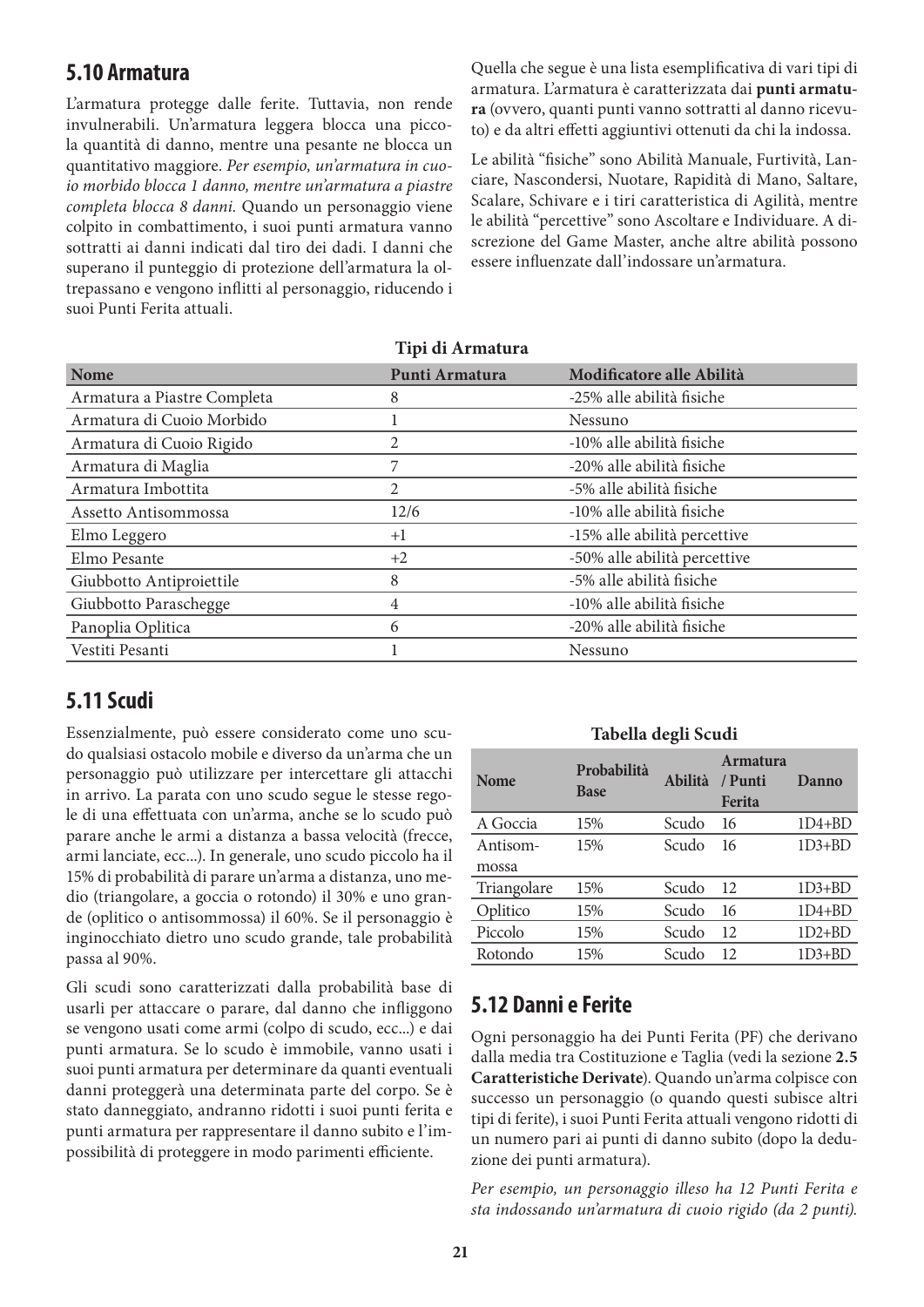*Subisce 6 punti di danno da un attacco. Ne vengono sottratti 2 grazie alla protezione dell'armatura indossata, e il personaggio incassa i rimanenti 4. Ciò lo porta a 8 punti ferita. Eventuale ulteriore danno subito andrà sottratto dal nuovo totale.*

Se il personaggio viene portato a 2 punti ferita, sviene per 1D6 ore o finché non viene risvegliato da un altro personaggio. Se viene ridotto a 0 punti ferita e resta a 0 al termine del round di combattimento, muore.

I personaggi possono subire ferite che eccedono i loro punti ferita, portandoli sotto 0, a punteggi negativi. In questa condizione è necessario utilizzare Primo Soccorso (vedi **5.14 Guarigione**) per riportare i punti ferita negativi nuovamente in positivo.

## **5.13 Successi Speciali**

In combattimento, quando si consegue un successo speciale l'attacco è stato particolarmente ben assestato, penetrando a fondo nel corpo del bersaglio o colpendolo alla perfezione. Un successo speciale è spesso un colpo mortale per la maggior parte degli avversari normali. Per determinare l'effetto di un successo speciale, va determinato il danno massimo che può essere inflitto con quell'arma ed eseguito un normale tiro per il danno, sommando i due punteggi. Al totale va sommato anche il Bonus al Danno (se presente). Il quantitativo di danno risultante viene inflitto all'avversario (che sottrarrà il suo punteggio di armatura, come di norma).

*Per esempio, ottenere un successo speciale con una spada corta infligge il danno massimo normalmente ottenibile con l'arma (1D6+1, quindi 7) a cui va sommato il risultato nel tiro per determinare il danno normale e il Bonus al Danno. Il giocatore ottiene 3 nel tiro 1D6, aggiunge +1 e ottiene un 2 nel tiro 1D4 per il Bonus al Danno. Il successo speciale ottenuto con la spada corta ha inflitto 7+4+2 danni, per un totale di 13 danni.*

#### **5.14 Guarigione**

Solitamente, un personaggio guarisce di 1D3 punti ferita per settimana di gioco, quindi al termine di un periodo di sette giorni il Game Master tira 1D3 e il personaggio ripristina un numero di punti ferita pari al risultato, sino al suo totale massimo. Se il personaggio è in ospedale, trattato nelle migliori condizioni possibili e attraverso le cure mediche migliori, il Game Master può scegliere di concedere la guarigione massima (3) piuttosto che tirare 1D3.

Utilizzare con successo l'abilità Primo Soccorso guarisce 1D3 Punti Ferita perduti a causa di una singola ferita subita. Le ferite vanno conteggiate separatamente: l'abilità Primo Soccorso può essere applicata alle ferite per ridurre la loro gravità, ripristinando i Punti Ferita persi. Utilizzare con successo Primo Soccorso non può guarire più Punti Ferita del danno totale subito a causa della ferita in questione.

*Per esempio, se un personaggio ha subito 2 punti di danno a causa di una singola ferita, un successo nell'uso di Primo Soccorso può guarire al massimo i 2 Punti Ferita relativi a quella specifica ferita, anche se il risultato ottenuto nel tiro potrebbe permettere di curarne di più.*

Una ferita può ricevere un trattamento di Primo Soccorso solo una volta. Se non si ottiene un successo nel tiro, la ferita sarà comunque ripulita e bendata, ma non si avranno altri benefici.

Primo Soccorso richiede un round di combattimento per essere prestato (se si è di fretta), pertanto un personaggio che è stato ridotto a 0 Punti Ferita in un round di combattimento può essere salvato dalla morte se viene riportato a 1 Punto Ferita entro la fine del round.

# **6. REGOLE PER SITUAZIONI SPECIALI**

Le regole per situazioni speciali coprono una varietà di casistiche di combattimento e non. Includono problemi legati all'ambiente, danni da altre fonti o modificatori che potrebbero influenzare il gioco.

#### **6.1 Imboscata**

Se un attaccante ottiene un successo in un tiro di Furtività o Nascondersi e non viene notato (tramite tiri Ascoltare, Percepire o Individuare), può tendere un'imboscata all'avversario. Se l'attacco viene condotto con un'arma a distanza, colui che sta preparando l'imboscata ottiene un singolo round di combattimento in cui tutti i suoi attacchi sono *Facili*. Se l'attaccante sta utilizzando un'arma da mischia, per un round di combattimento il difensore può provare solo a Schivare o a parare (se ha un'arma disponibile). Dal round successivo, il combattimento viene gestito normalmente.

## **6.2 Colpire alle Spalle**

Se il bersaglio è inconsapevole della posizione specifica di un attaccante in combattimento, deve effettuare un tiro Ascoltare, Percepire o Individuare *Difficile*. Se il bersaglio resta inconsapevole (fallisce nel tiro), un attaccante che gli sia alle spalle o di fianco può provare a colpirlo alle spalle con un attacco *Facile*. Schivare o parare quest'attacco è considerato *Difficile*.

## **6.3 Copertura**

Nascondersi dietro qualcosa di grande, di dimensioni pari ad almeno metà della TAG del personaggio, offre a quest'ultimo un bonus difensivo. Se l'oggetto fornisce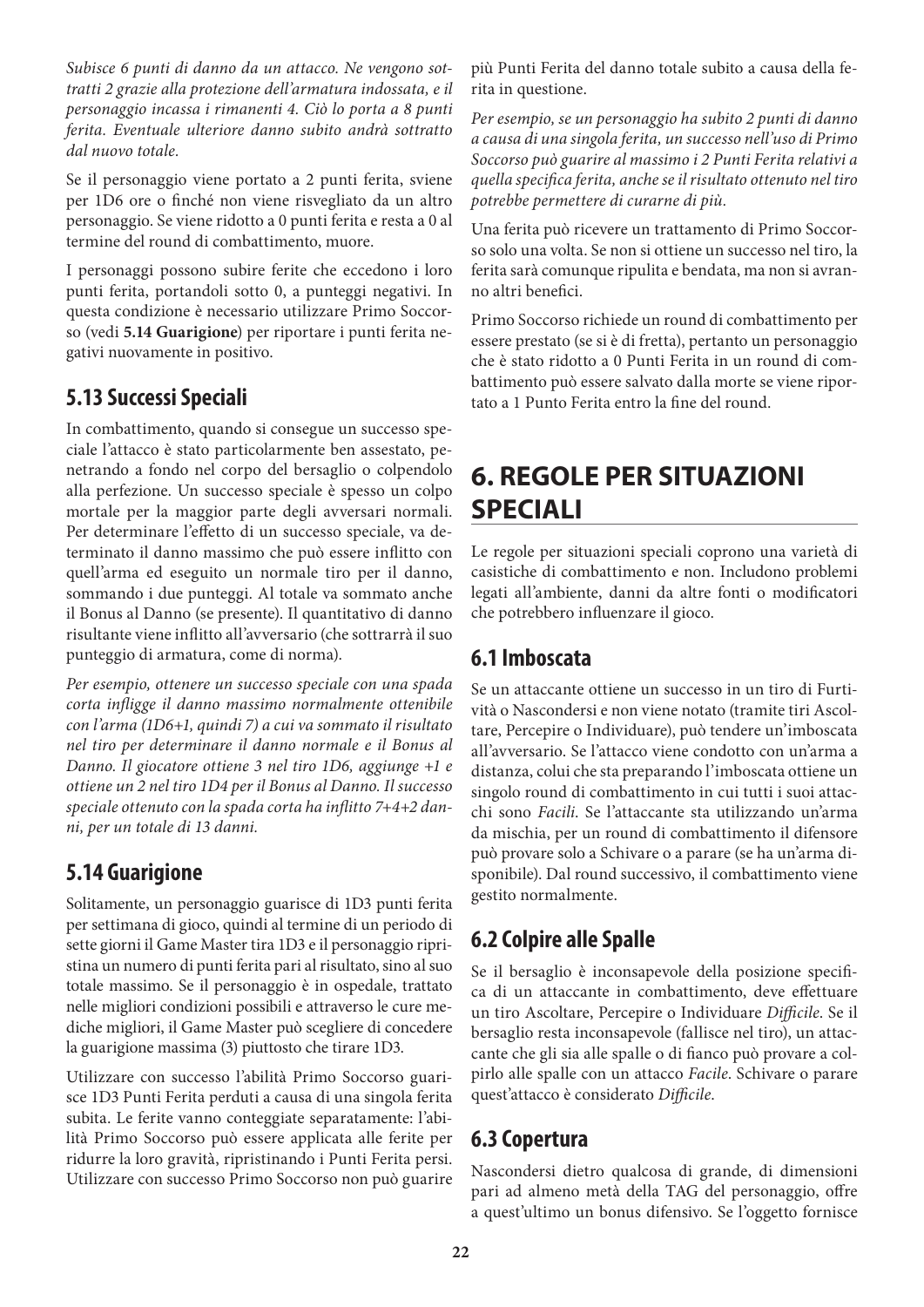una copertura valida, tutti gli attacchi a distanza contro il personaggio vengono considerati *Difficili*. Un attacco che normalmente colpirebbe e che invece manca il bersaglio, colpisce la copertura. Il Game Master deve determinare se l'attacco passa attraverso la copertura, riducendo il danno appropriatamente (una parete in mattoni o in metallo potrebbe fermare interamente l'attacco, mentre se fosse di legno potrebbe solamente ridurre il danno di 4 punti, ecc...).

#### **6.4 Oscurità**

In un combattimento che avviene nell'oscurità quasi totale (senza alcuna forma di visione notturna o equivalente) tutte le abilità di combattimento diventano *Difficili*. Nel buio più totale, tutte le abilità di combattimento sono pari al valore di POT trattato come percentuale o sono *Difficili* (il punteggio più basso tra i due).

## **6.5 Malattie**

Se un personaggio è esposto a una malattia minore, come un brutto raffreddore o una leggera influenza, deve effettuare un Tiro Tempra (COS×5) per determinare se ha contratto la malattia. Un successo indica che non cade ammalato, mentre un fallimento indica che si ammala. Nel caso di malattie minori, l'entità del morbo dovrebbe far perdere al massimo 1 o 2 Punti Ferita nel giro di alcuni giorni. La mattina del secondo giorno, il personaggio lievemente malato tira COS×2. Se ha successo nel tiro, guarisce. Se fallisce, la malattia prosegue per un altro giorno. La mattina del terzo giorno, tira COS×3, e così di seguito, incrementando il moltiplicatore del tiro fino alla guarigione dalla malattia.

Per recuperare dalla malattia, il personaggio dovrebbe riposare e prendersi cura delle sue condizioni. In situazioni non ideali (avventura, combattimento, ambiente ostile, ecc...), a discrezione del Game Master, il tiro caratteristica può essere ridotto di un moltiplicatore per ogni condizione inadeguata. In generale, un tiro per guarire normalmente di COS×5 viene ridotto a COS×4, se il personaggio non è a letto a casa, a COS×3 se si trova in mezzo alla selva, a COS×2 se è impegnato in un'attività stancante, a COS×1 se è già afflitto da altre ferite.

Le cure mediche possono essere d'aiuto, ma il personaggio deve comunque guarire naturalmente ottenendo un successo in un tiro COS come descritto poc'anzi. A discrezione del Game Master, un successo nell'utilizzo dell'abilità Medicina può incrementare il multiplo della COS di uno o più livelli. Altri poteri e/o equipaggiamenti possono essere utili contro le malattie, nella misura stabilita dal Game Master.

Una malattia grave come una pestilenza può attaccare qualsiasi caratteristica, ma buona parte delle malattie attaccheranno la COS o i Punti Ferita. Malattie immensamente potenti possono anche sottrarre 1 o 1D3 Punti Ferita ogni ora. I sintomi possono essere altamente variabili. Malattie minori possono sottrarre 1 Punto Ferita al giorno o a settimana, in coppia con una perdita di punti caratteristica.

Incrociate il numero di volte in cui il personaggio ha fallito il tiro COS sulla tabella **Gravità della Malattia** sottostante.

|  |  | <b>GRAVITÀ DELLA MALATTIA</b> |  |
|--|--|-------------------------------|--|
|--|--|-------------------------------|--|

| Fallimenti     | Gravità                        |  |  |  |
|----------------|--------------------------------|--|--|--|
| $\theta$       | Nessuna                        |  |  |  |
| $\mathbf{1}$   | Lieve: 1 punto caratteristica  |  |  |  |
|                | perso a settimana              |  |  |  |
| $\overline{2}$ | Acuta: 1 punto caratteristica  |  |  |  |
|                | perso al giorno                |  |  |  |
| $\mathbf{3}$   | Grave: 1 punto caratteristica  |  |  |  |
|                | perso all'ora                  |  |  |  |
| $4+$           | Terminale: 1 punto             |  |  |  |
|                | caratteristica perso al minuto |  |  |  |

Il personaggio perde il primo punto caratteristica quando contrae la malattia (fallendo il primo tiro). Ogni perdita successiva viene aggiunta al totale quando viene effettuato un tiro COS per scrollarsi di dosso la malattia.

La caratteristica da cui verranno sottratti i punti è determinata dal tipo di malattia. Quando un personaggio raggiunge 0 in una caratteristica, muore. A discrezione del Game Master, alcune malattie possono colpire più caratteristiche e avere anche altri effetti.

La guarigione naturale, i trattamenti medici, il riposo, l'assistenza, la riabilitazione, ecc... possono ripristinare i punti caratteristica persi al ritmo di 1 per ogni settimana trascorsa dal termine della malattia.

#### **6.6 Estrarre un'Arma**

Estrarre un'arma dal fodero o dalla fondina riduce l'effettivo ordine di DES di -5. Metter via l'arma lo riduce dello stesso punteggio. Far cadere l'arma non riduce l'ordine di DES.

#### **6.7 Cadere**

Un personaggio che cade subisce 1D6 danni ogni tre metri d'altezza, arrotondati per eccesso. *Per esempio, una caduta da sette metri infligge 3D6 danni.* Un tiro Schivare eseguito con successo può ridurre il danno di 1D6, a discrezione del Game Master.

#### **6.8 Sparare in Combattimento**

Sparare con un'arma a distanza contro un personaggio che è ingaggiato in combattimento penalizza la probabilità di successo dell'abilità dell'attaccante di -20%. Sparare con un'arma a distanza a un altro personaggio mentre si è entrambi ingaggiati in combattimento rende l'attacco *Difficile*.